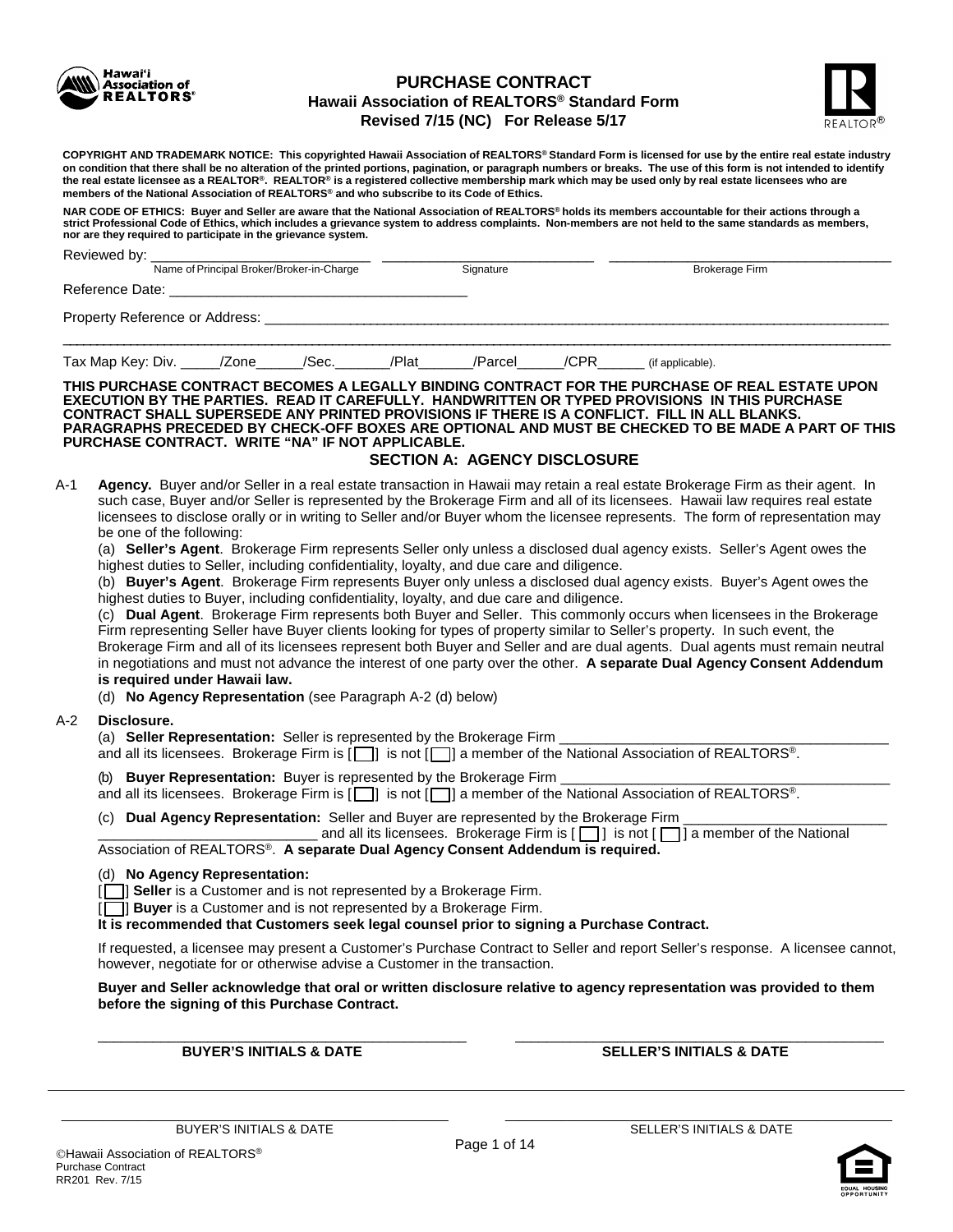|     |                                                                                                                                                                                                                                                   | <b>SECTION B: INITIAL EARNEST MONEY DEPOSIT RECEIPT</b>                                                                                                                                                                                                                                                                                       |                           |                                                                                                                                |  |  |  |
|-----|---------------------------------------------------------------------------------------------------------------------------------------------------------------------------------------------------------------------------------------------------|-----------------------------------------------------------------------------------------------------------------------------------------------------------------------------------------------------------------------------------------------------------------------------------------------------------------------------------------------|---------------------------|--------------------------------------------------------------------------------------------------------------------------------|--|--|--|
| B-1 |                                                                                                                                                                                                                                                   |                                                                                                                                                                                                                                                                                                                                               |                           |                                                                                                                                |  |  |  |
|     |                                                                                                                                                                                                                                                   |                                                                                                                                                                                                                                                                                                                                               |                           |                                                                                                                                |  |  |  |
|     |                                                                                                                                                                                                                                                   |                                                                                                                                                                                                                                                                                                                                               |                           | as an initial earnest money deposit. The initial earnest money deposit shall be deposited with Escrow by the next business day |  |  |  |
|     |                                                                                                                                                                                                                                                   | after the Acceptance Date or as otherwise agreed in writing by the parties.                                                                                                                                                                                                                                                                   |                           |                                                                                                                                |  |  |  |
|     |                                                                                                                                                                                                                                                   |                                                                                                                                                                                                                                                                                                                                               |                           |                                                                                                                                |  |  |  |
|     |                                                                                                                                                                                                                                                   |                                                                                                                                                                                                                                                                                                                                               |                           |                                                                                                                                |  |  |  |
|     |                                                                                                                                                                                                                                                   |                                                                                                                                                                                                                                                                                                                                               |                           |                                                                                                                                |  |  |  |
|     |                                                                                                                                                                                                                                                   |                                                                                                                                                                                                                                                                                                                                               |                           |                                                                                                                                |  |  |  |
|     |                                                                                                                                                                                                                                                   | shall automatically accrue to the benefit of Escrow.                                                                                                                                                                                                                                                                                          |                           | B-2 Interest on Deposit(s). Upon opening of Escrow, unless Buyer instructs Escrow otherwise, any interest on Buyer's deposits  |  |  |  |
|     |                                                                                                                                                                                                                                                   |                                                                                                                                                                                                                                                                                                                                               | <b>SECTION C: ADDENDA</b> |                                                                                                                                |  |  |  |
| C-1 | Addenda. The following addenda (forms), if checked, are attached to and made a part of this Purchase Contract. Fill in all<br>blanks. Write "NA" if not applicable. Each attached addendum must be properly signed and initialed (as applicable). |                                                                                                                                                                                                                                                                                                                                               |                           |                                                                                                                                |  |  |  |
|     | $\Box$ ] 1031 Exchange                                                                                                                                                                                                                            |                                                                                                                                                                                                                                                                                                                                               |                           | Rental Agreement                                                                                                               |  |  |  |
|     | [□ Agreement of Sale                                                                                                                                                                                                                              |                                                                                                                                                                                                                                                                                                                                               |                           | Residential Leasehold Property                                                                                                 |  |  |  |
|     | [□] "As Is" Condition<br>[O] Distressed Property                                                                                                                                                                                                  |                                                                                                                                                                                                                                                                                                                                               | [□] Short Sale            | Standard Oceanfront Property                                                                                                   |  |  |  |
|     | [O] Dual Agency Consent                                                                                                                                                                                                                           |                                                                                                                                                                                                                                                                                                                                               |                           | $\Box$ ] VA Financing                                                                                                          |  |  |  |
|     | Early Occupancy Agreement                                                                                                                                                                                                                         |                                                                                                                                                                                                                                                                                                                                               |                           |                                                                                                                                |  |  |  |
|     |                                                                                                                                                                                                                                                   | FHA Financing/Real Estate Certification                                                                                                                                                                                                                                                                                                       |                           |                                                                                                                                |  |  |  |
|     | [□] Lead Based Paint                                                                                                                                                                                                                              |                                                                                                                                                                                                                                                                                                                                               |                           |                                                                                                                                |  |  |  |
|     | [□] Plain Language<br>Purchase Money Mortgage                                                                                                                                                                                                     |                                                                                                                                                                                                                                                                                                                                               |                           |                                                                                                                                |  |  |  |
|     |                                                                                                                                                                                                                                                   |                                                                                                                                                                                                                                                                                                                                               |                           |                                                                                                                                |  |  |  |
|     | <b>SECTION D: OFFER TO BUY AND PURCHASE PRICE</b><br>Offer to Buy. Buyer offers to buy the Property described below on the terms and conditions contained in this Purchase Contract,                                                              |                                                                                                                                                                                                                                                                                                                                               |                           |                                                                                                                                |  |  |  |
| D-1 |                                                                                                                                                                                                                                                   | and agrees that this Purchase Contract shall be binding if accepted by Seller on or before:                                                                                                                                                                                                                                                   |                           |                                                                                                                                |  |  |  |
|     |                                                                                                                                                                                                                                                   | Date $\qquad \qquad$ $\qquad \qquad$ $\qquad$ $\qquad$ $\qquad$ $\qquad$ $\qquad$ $\qquad$ $\qquad$ $\qquad$ $\qquad$ $\qquad$ $\qquad$ $\qquad$ $\qquad$ $\qquad$ $\qquad$ $\qquad$ $\qquad$ $\qquad$ $\qquad$ $\qquad$ $\qquad$ $\qquad$ $\qquad$ $\qquad$ $\qquad$ $\qquad$ $\qquad$ $\qquad$ $\qquad$ $\qquad$ $\qquad$ $\qquad$ $\qquad$ |                           |                                                                                                                                |  |  |  |
|     |                                                                                                                                                                                                                                                   | D-2 Purchase Price. The Purchase Price for the Property in U.S. dollars shall be paid as follows:                                                                                                                                                                                                                                             |                           |                                                                                                                                |  |  |  |
|     | \$                                                                                                                                                                                                                                                | Initial earnest money deposit from Paragraph B-1 above                                                                                                                                                                                                                                                                                        |                           |                                                                                                                                |  |  |  |
|     | \$                                                                                                                                                                                                                                                | ____________ Additional deposit, if any, paid into Escrow on or before _                                                                                                                                                                                                                                                                      |                           |                                                                                                                                |  |  |  |
|     | \$                                                                                                                                                                                                                                                |                                                                                                                                                                                                                                                                                                                                               |                           | Balance of down payment (or balance of purchase price if all cash) paid into Escrow before closing                             |  |  |  |
|     | \$                                                                                                                                                                                                                                                | TOTAL CASH FUNDS FROM BUYER (exclusive of closing costs)                                                                                                                                                                                                                                                                                      |                           |                                                                                                                                |  |  |  |
|     | \$                                                                                                                                                                                                                                                |                                                                                                                                                                                                                                                                                                                                               |                           |                                                                                                                                |  |  |  |
|     |                                                                                                                                                                                                                                                   |                                                                                                                                                                                                                                                                                                                                               |                           |                                                                                                                                |  |  |  |
|     |                                                                                                                                                                                                                                                   |                                                                                                                                                                                                                                                                                                                                               |                           |                                                                                                                                |  |  |  |
|     | \$                                                                                                                                                                                                                                                |                                                                                                                                                                                                                                                                                                                                               |                           |                                                                                                                                |  |  |  |
|     |                                                                                                                                                                                                                                                   |                                                                                                                                                                                                                                                                                                                                               |                           |                                                                                                                                |  |  |  |
|     |                                                                                                                                                                                                                                                   | <b>TOTAL PURCHASE PRICE</b>                                                                                                                                                                                                                                                                                                                   |                           |                                                                                                                                |  |  |  |

**Failure by Buyer to make any of the scheduled deposits as required by this Purchase Contract shall constitute a default, and Seller may elect to terminate this Purchase Contract pursuant to Paragraph O-1.**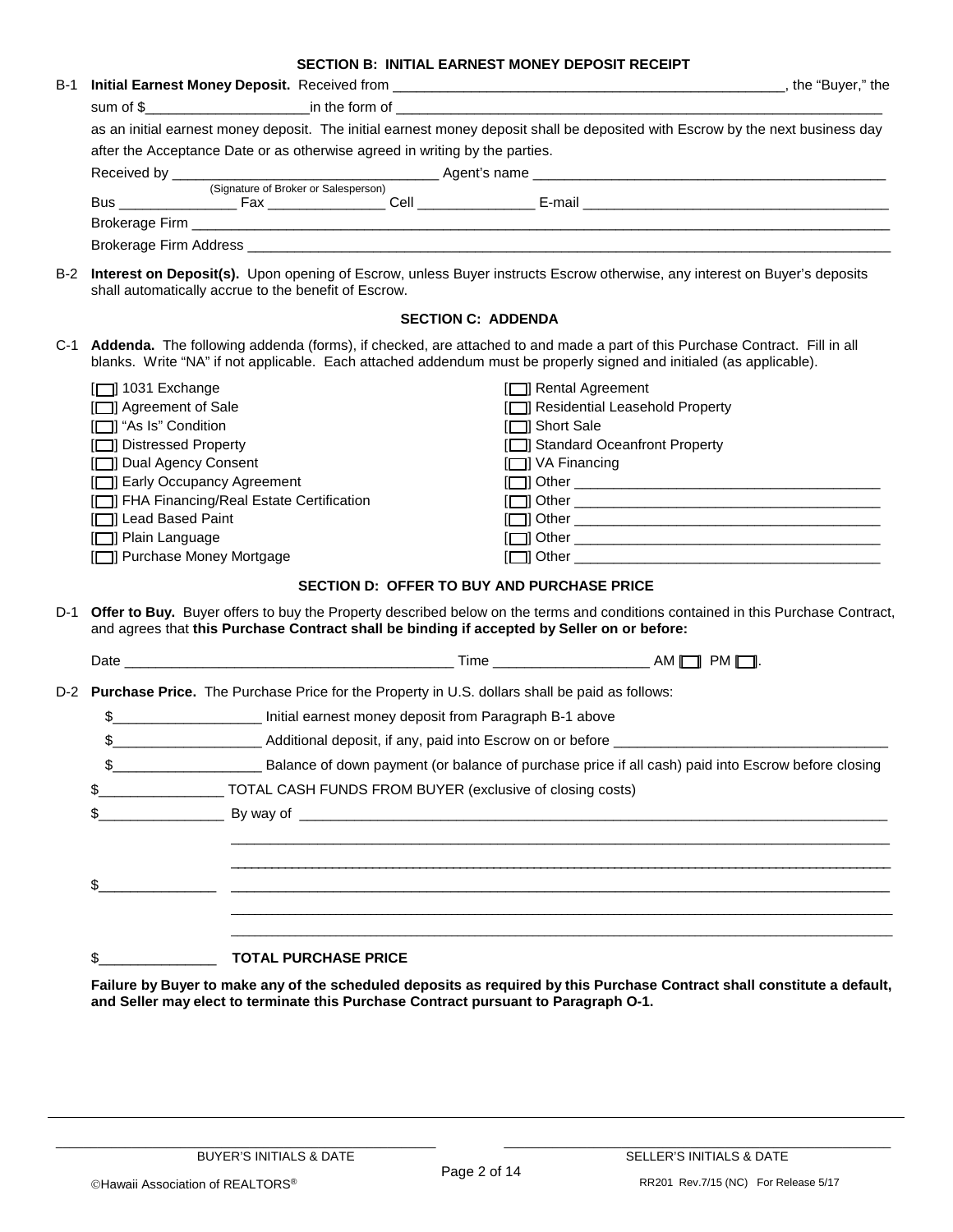# **SECTION E: PROPERTY**

| $E-1$   | Description. Tax Map Key: Div. _____/Zone______/Sec. _______/Plat_______/Parcel ______/CPR_______ (if applicable).                                                                                                                                                                                                                                                                                                                                                                                                                                                                                                                                                                                                                                        |  |  |  |  |  |  |  |
|---------|-----------------------------------------------------------------------------------------------------------------------------------------------------------------------------------------------------------------------------------------------------------------------------------------------------------------------------------------------------------------------------------------------------------------------------------------------------------------------------------------------------------------------------------------------------------------------------------------------------------------------------------------------------------------------------------------------------------------------------------------------------------|--|--|--|--|--|--|--|
|         |                                                                                                                                                                                                                                                                                                                                                                                                                                                                                                                                                                                                                                                                                                                                                           |  |  |  |  |  |  |  |
|         |                                                                                                                                                                                                                                                                                                                                                                                                                                                                                                                                                                                                                                                                                                                                                           |  |  |  |  |  |  |  |
|         |                                                                                                                                                                                                                                                                                                                                                                                                                                                                                                                                                                                                                                                                                                                                                           |  |  |  |  |  |  |  |
|         | The full legal description will be provided in the title report.                                                                                                                                                                                                                                                                                                                                                                                                                                                                                                                                                                                                                                                                                          |  |  |  |  |  |  |  |
| $ E-2 $ | Inclusions. Sale includes all built-in furniture, attached existing fixtures, built-in appliances, water heater, electrical and/or<br>gas and plumbing fixtures, attached carpeting, and the following indicated items. Fill in all blanks. Write "NA" if not<br>applicable:                                                                                                                                                                                                                                                                                                                                                                                                                                                                              |  |  |  |  |  |  |  |
|         | Air Conditioner<br>[□] Photovoltaic System<br>[□] Security Alarm System<br>$[\Box]$ Dryer<br>Automatic Garage Door<br>[11] Pool Equipment (All)<br>Smoke Detectors<br>[□] Existing Window<br>[□] Ceiling Fan<br>Coverings<br>$\Box$ Range<br>[□] Solar Water System<br><b>[□]</b> Dishwasher<br>[C] Microwave<br>[□] Range Hood<br>[□] TV Cable Outlet<br>[ <sup>1</sup> ] Disposal<br>[□] Microwave Hood<br>[□] Refrigerator<br>[□] Washer                                                                                                                                                                                                                                                                                                               |  |  |  |  |  |  |  |
| $JE-3$  | Inventory List. Inventory of furnishings and/or additional inclusions (the "inventory list" in this paragraph) is:<br>attached inventory list to Buyer within the specified time period, Buyer may elect to terminate this Purchase Contract provide the inventory list to Buyer within the specified time period, Buyer may elect to terminate this<br>$\rightarrow$<br>days of receipt of the inventory list, to terminate this Purchase Contract pursuant to Paragraph O-2.                                                                                                                                                                                                                                                                            |  |  |  |  |  |  |  |
| ]E-4    |                                                                                                                                                                                                                                                                                                                                                                                                                                                                                                                                                                                                                                                                                                                                                           |  |  |  |  |  |  |  |
|         | <b>SECTION F: CLOSING</b>                                                                                                                                                                                                                                                                                                                                                                                                                                                                                                                                                                                                                                                                                                                                 |  |  |  |  |  |  |  |
| F-1     | Closing. For purposes of this Purchase Contract, "closing" shall be the date when all appropriate conveyance documents<br>are recorded. Buyer and Seller agree to promptly execute appropriate or customary documents when requested by                                                                                                                                                                                                                                                                                                                                                                                                                                                                                                                   |  |  |  |  |  |  |  |
| $F-2$   | Escrow.                                                                                                                                                                                                                                                                                                                                                                                                                                                                                                                                                                                                                                                                                                                                                   |  |  |  |  |  |  |  |
| $F-3$   | If the Scheduled Closing Date falls on a day the Bureau of Conveyances of the State of Hawaii is closed, closing will be on<br>the next day when documents can be recorded.<br>Change to the Scheduled Closing Date.                                                                                                                                                                                                                                                                                                                                                                                                                                                                                                                                      |  |  |  |  |  |  |  |
|         | (Choose Paragraph F-3(a) OR F-3(b))<br>[16] (a) Extensions. There is no automatic right to extend. If, for reasons beyond Buyer's or Seller's control, a<br>party cannot perform its obligation to close by the Scheduled Closing Date, then such party may extend the Scheduled<br>Closing Date. Thereafter, time shall be of the essence, and if a party fails to perform by the extended Scheduled<br>Closing Date, such party shall be considered in default and the other party may elect to terminate this Purchase Contract<br>pursuant to Paragraph O-1. The extended Scheduled Closing Date may not be further extended unless Buyer and Seller<br>agree in writing. This provision relates only to the extension of the Scheduled Closing Date. |  |  |  |  |  |  |  |
|         | (b) Time is of the Essence. Time is of the essence and the Scheduled Closing Date may not be extended unless<br>Buyer and Seller agree in writing.                                                                                                                                                                                                                                                                                                                                                                                                                                                                                                                                                                                                        |  |  |  |  |  |  |  |
| $F-4$   | Escrow. This transaction shall be escrowed by: __________________________________<br>_("Escrow").                                                                                                                                                                                                                                                                                                                                                                                                                                                                                                                                                                                                                                                         |  |  |  |  |  |  |  |
|         | The parties shall provide to Escrow in a timely manner fully executed copies of this Purchase Contract and any addenda,<br>amendments, and documents which are required by Escrow.                                                                                                                                                                                                                                                                                                                                                                                                                                                                                                                                                                        |  |  |  |  |  |  |  |
| $F-5$   | Prorations and Closing Adjustments. Based on a thirty (30) day proration, Escrow shall prorate the following, if<br>applicable, as of the date of closing: real property tax, lease rents, interest on assumed obligations, mortgage and other<br>insurance premiums, tenant rents, maintenance, private sewer, marina, and/or association fees, and<br>When applicable,                                                                                                                                                                                                                                                                                                                                                                                  |  |  |  |  |  |  |  |
|         | Escrow shall charge to Seller and credit to Buyer the amount of any tenant's security deposit.                                                                                                                                                                                                                                                                                                                                                                                                                                                                                                                                                                                                                                                            |  |  |  |  |  |  |  |
| $F-6$   | Closing Costs. The following is a list of customary closing costs (including Hawaii General Excise Tax where applicable),<br>and is not intended to be all-inclusive. If HUD requirements apply, Buyer and Seller are aware that customary closing<br>costs may be reflected differently on the HUD statement, but the net result will be the same. Escrow may charge the<br>appropriate party other closing costs as directed by the parties.                                                                                                                                                                                                                                                                                                            |  |  |  |  |  |  |  |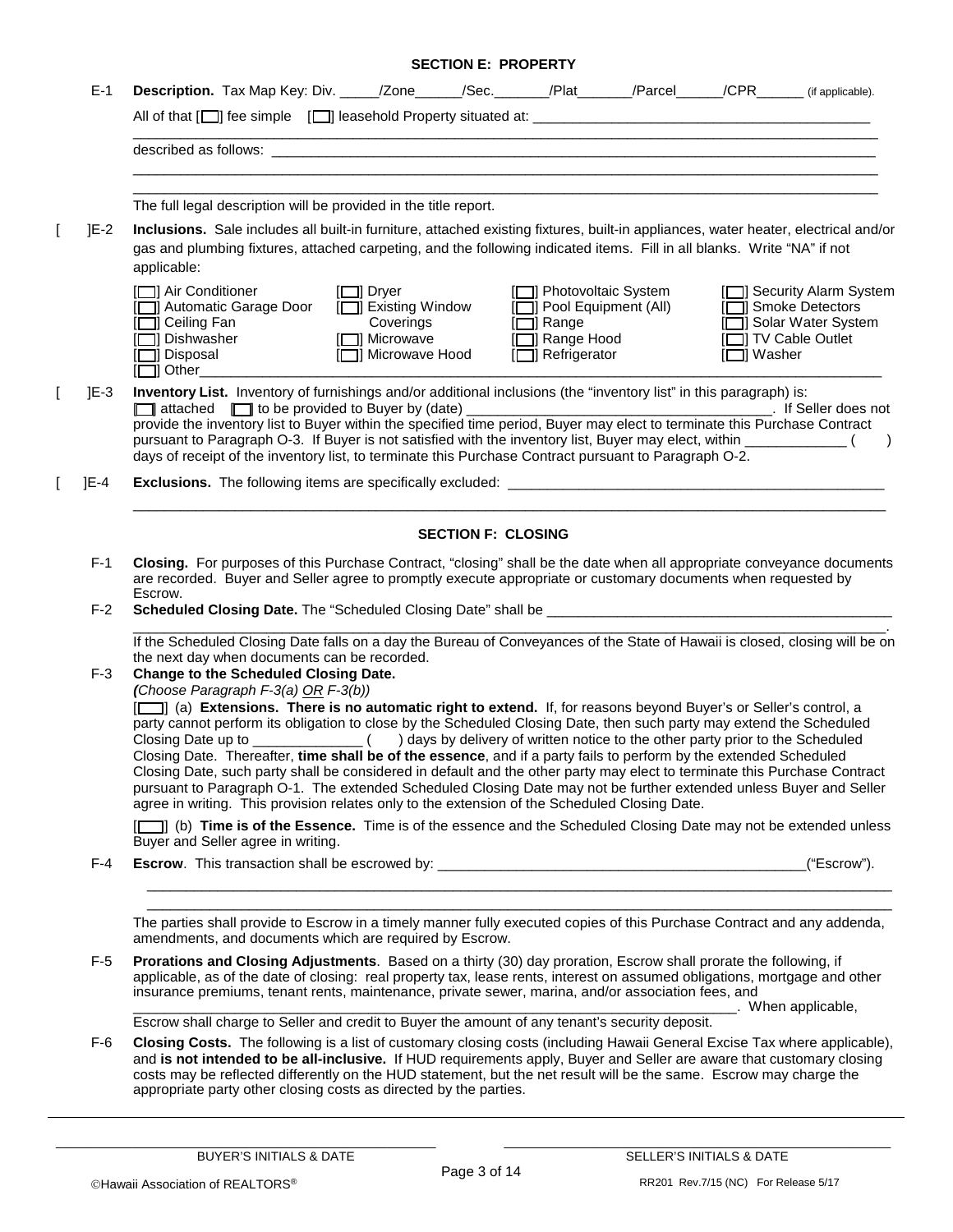Charge to Buyer, if applicable: 40% of the premium for standard coverage title insurance and any additional costs relating to the issuance of extended coverage policy (including a lender's policy) Cost of drafting mortgage and note or agreement of sale Cost of obtaining Buyer's consents Buyer's notary fees All recording fees except documents to clear Seller's title 50% of Escrow fee Condominium and Association ownership transfer fees FHA or VA discount points and any mortgage fees

Charge to Seller, if applicable: 60% of the premium for standard coverage title insurance Cost of drafting of conveyance documents and bills of sale Cost of obtaining Seller's consents 50% of Escrow fee Seller's notary fees Cost of required staking or survey Recording fees to clear Seller's title FHA or VA mandatory closing fees Conveyance tax (subject to Paragraph F-7) FIRPTA (Federal withholding tax)/HARPTA (State withholding tax)

- F-7 **Notice on Conveyance Tax.** Pursuant to Conveyance Tax Law, Chapter 247, Hawaii Revised Statutes, a higher conveyance tax must be paid if Buyer is ineligible to file a county real property tax homeowner's exemption on the Property. [CHECK ONE] Buyer declares that Buyer is purchasing the Property [  $\Box$ ] as Buyer's principal residence [ ] as other than Buyer's principal residence. If the selection changes from Buyer's "principal residence" to "other than Buyer's principal residence", Buyer shall provide written notification to Seller and Escrow no later than fifteen (15) days prior to the Scheduled Closing Date. Should Buyer make such change, Buyer shall be charged at closing an amount equal to the difference in the conveyance tax.
- F-8 **Assessments.** An assessment is defined as any obligation (not including prorations and closing adjustments in Paragraph F-5) levied against the Property by a homeowner's association, governmental body, or any other entity with a legal right to assess. Assessments, if any, shall be charged as follows:

(a) Any lump sum assessments levied against the Property prior to the Acceptance Date shall be paid by  $[\Box]$  Seller or assumed by  $[\Box]$  Buyer. Exceptions, if any:

 (b) Any assessments levied against the Property prior to the Acceptance Date which are being paid in installments shall be paid in full by  $[\Box]$  Seller or  $[\Box]$  pro-rated by Escrow as of the date of closing. Exceptions, if any:

(c) If a new assessment is authorized against the Property between the Acceptance Date and the Scheduled Closing Date, Seller shall make appropriate disclosure under Paragraph I-2 and such assessment shall be paid as Buyer and Seller shall agree. If Buyer and Seller cannot reach an agreement within five (5) days of both parties being aware of the new assessment (unless Buyer has agreed to pay or assume the assessment), either party may elect to terminate this Purchase Contract pursuant to Paragraph O-3.

- F-9 **Consents.** Buyer and Seller may be required to obtain consents of lessors, homeowner or condominium associations, co-op boards, existing lenders, vendors, or other entities. Buyer or Seller shall cooperate and take all reasonable action to obtain such consents.
- F-10 **Risk of Loss.** Risk of loss passes to Buyer upon closing or Buyer's possession of the Property, whichever occurs sooner.
- F-11 **Possession**. Seller shall give Buyer possession of the Property, at closing or
- F-12 **Keys to the Property.** Seller, at Seller's sole cost and expense, shall provide Buyer at closing with all existing, but at least one (1) set of, functioning keys/controls (entry, interior, mail box, pool, security, parking area, and all garage door openers). **Buyer shall pay all deposits which may be required for any of these items.** Unless Buyer and Seller agree otherwise, all keys/controls and garage door openers shall be released to Buyer only after Escrow has verbally notified the parties and/or their agents that the closing has occurred. It is strongly recommended that Buyer re-key entry door lock(s) and re-program garage door openers upon change of ownership.

# **SECTION G: TITLE**

- G-1 **Preliminary Title Report.** Escrow is instructed to promptly order a Preliminary Title Report on the Property for delivery to Seller, Buyer, and their respective agents.
- G-2 **Title.** Seller agrees to convey the Property with warranties vesting marketable title in Buyer, free and clear of all liens and encumbrances EXCEPT: easements, covenants, conditions, reservations, and restrictions now of record, including but not limited to, those documents relating to a condominium, cooperative, PUD, subdivision, homeowner's/community association, or cluster development; and

**(a) Buyer's Review of Preliminary Title Report.** If Buyer is not satisfied with the Preliminary Title Report, Buyer may  $\epsilon$ ) days of Buyer's receipt of the Preliminary Title Report, to terminate this Purchase Contract pursuant to Paragraph O-2.

\_\_\_\_\_\_\_\_\_\_\_\_\_\_\_\_\_\_\_\_\_\_\_\_\_\_\_\_\_\_\_\_\_\_\_\_\_\_\_\_\_\_\_\_\_\_\_\_\_\_\_\_\_\_\_\_\_\_\_\_\_\_\_\_\_\_\_\_\_\_\_\_\_\_\_\_\_\_\_\_\_\_\_\_\_\_\_\_\_\_\_\_\_\_\_.

[ $\Box$ ] (b) Title Defect(s). If Buyer elects not to terminate under Paragraph G-2 (a) and if the Preliminary Title Report or any other report or any updates to such reports reveal that title cannot be delivered by Seller in accordance with Paragraph G-2, then the Seller shall make appropriate disclosures under Paragraph I-2, and Seller shall use reasonable efforts to cure any title defect(s). If, within  $($   $)$  days following receipt of any reported title defect(s) Seller does not cure such title defect(s), Buyer may elect to purchase the Property with such title defect(s) and Seller shall not be liable for such title defect(s). If Buyer elects not to accept the Property with such title defect(s), either Buyer or Seller may elect to terminate this Purchase Contract pursuant to Paragraph O-3.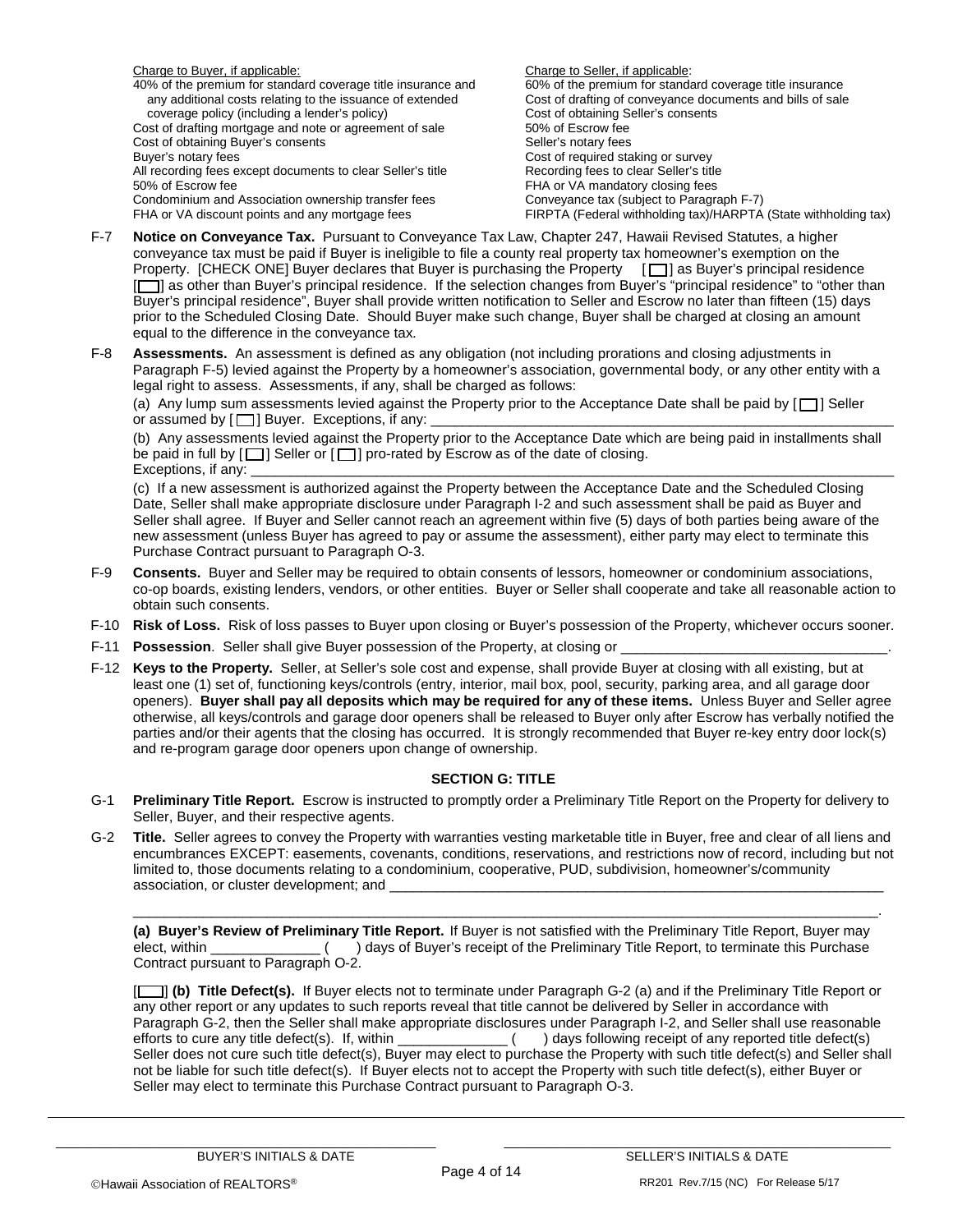G-3 **Vesting and Tenancy.** Title shall vest in Buyer(s) as follows (provide full legal names and marital status for individuals, trust information, name and form of business entity, etc).

 $\mathcal{L}_\text{max}$  , and the contribution of the contribution of the contribution of the contribution of the contribution of the contribution of the contribution of the contribution of the contribution of the contribution of t Tenancy shall be

If Buyer has not yet determined the vesting and/or tenancy, Buyer shall provide Escrow in writing with the selected names and tenancy within **the acceptance of the Acceptance Date.**  $\frac{1}{2}$  days if left blank] after the Acceptance Date.

 $\_$  ,  $\_$  ,  $\_$  ,  $\_$  ,  $\_$  ,  $\_$  ,  $\_$  ,  $\_$  ,  $\_$  ,  $\_$  ,  $\_$  ,  $\_$  ,  $\_$  ,  $\_$  ,  $\_$  ,  $\_$  ,  $\_$  ,  $\_$  ,  $\_$  ,  $\_$  ,  $\_$  ,  $\_$  ,  $\_$  ,  $\_$  ,  $\_$  ,  $\_$  ,  $\_$  ,  $\_$  ,  $\_$  ,  $\_$  ,  $\_$  ,  $\_$  ,  $\_$  ,  $\_$  ,  $\_$  ,  $\_$  ,  $\_$  ,

#### **SECTION H: CASH FUNDS AND FINANCING CONTINGENCY**

#### *(Choose Paragraph H-1 OR Paragraph H-2)*

 [ ]H-1 **No Contingency on Obtaining Cash Funds.** Buyer represents that there are no contingencies on Buyer's obtaining the necessary cash, including all deposits, down payment, and closing (including loan) costs to buy the Property (collectively "Cash Funds"). Buyer shall neither delay nor extend the Scheduled Closing Date to obtain the Cash Funds.

[ ] (a) **Verification of Cash Funds.** Buyer shall provide evidence that is satisfactory to Seller of the availability of  $C$   $($   $)$  days after the Acceptance Date. If Buyer is unable or fails to provide such evidence within the specified time period, Seller may elect to terminate this Purchase Contract pursuant to Paragraph O-3.

 [ ]H-2 **Contingency on Obtaining Cash Funds.** In reference to the balance of down payment or balance of purchase price, if all cash, Buyer's obligation to purchase the Property is contingent upon the following:

\_\_\_\_\_\_\_\_\_\_\_\_\_\_\_\_\_\_\_\_\_\_\_\_\_\_\_\_\_\_\_\_\_\_\_\_\_\_\_\_\_\_\_\_\_\_\_\_\_\_\_\_\_\_\_\_\_\_\_\_\_\_\_\_\_\_\_\_\_\_\_\_\_\_\_\_\_\_\_\_\_\_\_\_\_\_\_\_\_\_\_\_\_\_\_\_\_

(a) Buyer shall provide evidence that is satisfactory to Seller of Buyer's ability to obtain balance of down payment (or balance of purchase price if all cash) within  $\qquad \qquad$  ( ) days after the Acceptance Date.

\_\_\_\_\_\_\_\_\_\_\_\_\_\_\_\_\_\_\_\_\_\_\_\_\_\_\_\_\_\_\_\_\_\_\_\_\_\_\_\_\_\_\_\_\_\_\_\_\_\_\_\_\_\_\_\_\_\_\_\_\_\_\_\_\_\_\_\_\_\_\_\_\_\_\_\_\_\_\_\_\_\_\_\_\_\_\_\_\_\_\_\_\_\_\_\_\_  $\overline{\phantom{a}}$  , and the contribution of the contribution of the contribution of the contribution of the contribution of the contribution of the contribution of the contribution of the contribution of the contribution of the

(b) If Buyer fails to provide Seller with such satisfactory evidence within the specified time period in Paragraph H-2(a), Seller may elect to terminate this Purchase Contract pursuant to Paragraph O-3.

(c) If Seller is satisfied with evidence timely provided by Buyer in Paragraph H-2(a), but Buyer is unable to ultimately deposit the balance of down payment (or balance of purchase price if all cash) into Escrow in accordance with Paragraph D-2, then:

(i) Buyer may elect to terminate this Purchase Contract pursuant to Paragraph O-2; or

(ii) if Buyer elects not to terminate this Purchase Contract under Paragraph H-2(c)(i), then Seller may elect to terminate this Purchase Contract pursuant to Paragraph O-3.

 [ ]H-3 **Financing Contingency.** Buyer's obligation to purchase the Property is contingent upon Buyer obtaining the loan described in Paragraph D-2 ("Mortgage Loan").

(a) If Buyer does not obtain a conditional loan commitment letter, or is unable to satisfy all conditions of the loan commitment letter, within the time periods specified in Paragraph H-4, then Buyer may elect to terminate this Purchase Contract pursuant to Paragraph O-2.

(b) If Buyer has met all conditions of the loan commitment letter but lender fails to fund prior to closing, then Buyer may elect to terminate this Purchase Contract pursuant to Paragraph O-3.

- (c) Buyer may:
	- (i) waive this Financing Contingency and purchase the Property on an all cash basis, or
	- (ii) increase the amount of CASH FUNDS in order to satisfy all of Lender's requirements for funding the loan.

If Buyer elects either of these two options, Buyer shall promptly provide written notice of such election to Seller, together with evidence of Buyer's ability to perform PRIOR to expiration of the time periods stated in Paragraph H-4.

### [ ]H-4 **Buyer's Obligations.** Buyer shall act in good faith to obtain the Mortgage Loan as described in Paragraph D-2. Buyer is obligated to submit a completed and signed application for the Mortgage Loan with required fees by

(a)  $\frac{1}{2}$  and to deliver to Seller a Pre-Qualification Letter based upon a review of Buyer's credit report and items in the loan application by . The Pre-Qualification Letter shall state that Buyer is creditworthy and qualified for the Mortgage Loan subject to Lender's requirements. However, Buyer may substitute a Pre-Approval Letter based upon automated underwriting or underwriter findings. Buyer is obligated to deliver to Seller by (c) \_\_\_\_\_\_\_\_\_\_\_\_\_\_\_\_\_\_\_\_\_\_\_\_\_\_\_\_\_\_\_\_\_\_\_\_\_\_\_\_\_\_\_\_\_\_\_\_\_, a Conditional Loan Commitment Letter based upon underwriter approval and review of property appraisal which shall state that the loan has been approved and Lender will make the loan under specified conditions. Buyer shall deliver to Seller written evidence that Buyer has satisfied all conditions specified by Lender except conditions which cannot be satisfied by Buyer until closing, such as payoff of Buyer's debt or receipt by Buyer of proceeds from the sale of Buyer's property, no later than (d) days after issuance of such commitment letter. Buyer authorizes Seller and Seller's Brokerage Firm to contact Buyer's Lender and Escrow regarding the status of Buyer's Mortgage Loan, including commitment letter and satisfaction of conditions.

H-5 **Seller's Right to Cancel.** Should Buyer fail to satisfy any obligation under Paragraphs H-2, H-3, and/or H-4 within the time periods specified, Seller may elect to terminate this Purchase Contract pursuant to Paragraph O-3.

\_\_\_\_\_\_\_\_\_\_\_\_\_\_\_\_\_\_\_\_\_\_\_\_\_\_\_\_\_\_\_\_\_\_\_\_\_\_\_\_\_\_\_\_\_\_\_\_\_\_\_\_\_\_\_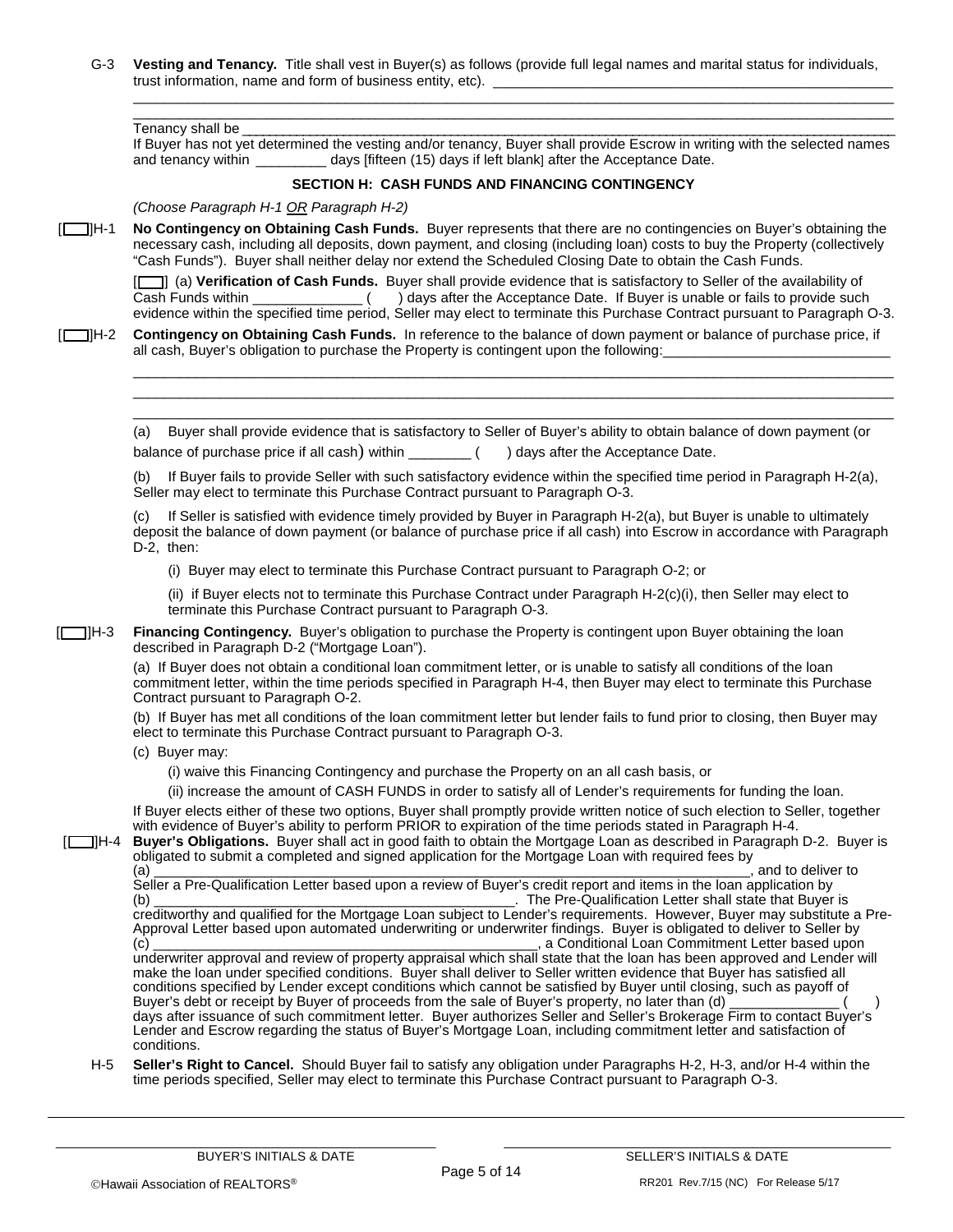H-6 **Confidentiality.** Seller and Brokerage Firms shall hold in strict confidence any information provided by Buyer as evidence for verification of cash funds and any other financial information provided under Section H.

# **SECTION I: SELLER'S OBLIGATION TO DISCLOSE AND DISCLOSURE STATEMENT**

- I-1 **Seller's Obligation to Disclose.** Pursuant to Hawaii Revised Statutes Chapter 508D (for the sale of residential real property), Seller is obligated to fully and accurately disclose in writing to Buyer any fact, defect, or condition, past or present, that would be expected to measurably affect the value of the Property to a reasonable person (a "material fact").<br>No later than (10) days it left blank from the Acceptance Date. Seller shall provide  $\sim$  ) days [ten (10) days if left blank] from the Acceptance Date, Seller shall provide Buyer with a written Disclosure Statement signed and dated by Seller within six (6) months before or ten (10) days after the Acceptance Date. Such Disclosure Statement shall be prepared in good faith and with due care and shall disclose all material facts relating to the Property that: (i) are within the knowledge or control of Seller; (ii) can be observed from visible, accessible areas; or, (iii) are required to be disclosed under Section 508D-4.5 and Section 508D-15 of the Hawaii Revised Statutes. Seller acknowledges and agrees that the disclosure requirements under Chapter 508D are in addition to all other disclosure obligations of Seller required by law relating to the sale of residential real property. Furthermore, Seller's obligations under Hawaii Revised Statutes Chapter 508D, as amended, regarding mandatory disclosure of all documents pertaining to the Property are set forth in Section M-1 below.
- I-2 **Seller's Obligation Upon Later Discovered Information.** Under Chapter 508D, if after Seller delivers a Disclosure Statement to Buyer and prior to closing, Seller becomes aware of information that was not previously disclosed or that makes any statement in the Disclosure Statement inaccurate, and said information directly, substantially, and adversely affects the value of the Property (called "Later Discovered Information" in this paragraph), then Seller shall provide an Amended Disclosure Statement (a written statement prepared by Seller or at Seller's direction) to Buyer within

) days [or ten (10) days if left blank] after the Seller's discovery of the inaccuracy, and in any event, no later than twelve noon of the last business day prior to the recorded sale of the Property. Buyer's rights upon discovery of Later Discovered Information and/or receipt of the Amended Disclosure Statement are found in Paragraph I-4. The information described in this paragraph Later Discovered Information may arise from many sources, including but not limited to, title report(s), inspection report(s), survey report, termite inspection report, condominium, cooperative, subdivision, PUD, homeowner's/planned community documents, and rental property matters.

- I-3 **Seller's Disclosure is Not a Warranty.** The Disclosure Statement is NOT a warranty of any kind. Under Chapter 508D, the Disclosure Statement shall not be construed as a substitute for any expert inspection, professional advice, or warranty that Buyer may wish to obtain.
- I-4 **Buyer's Rights and Obligations Upon Receipt of Disclosure Statement or Amended Disclosure Statement.**  (a) Upon receipt of the Disclosure Statement or Amended Disclosure Statement, Buyer shall provide Seller with a written acknowledgment within \_\_\_\_\_\_\_\_\_\_\_\_\_\_ ( ) days of receipt.
	- (b) Upon receipt of the Disclosure Statement or Amended Disclosure Statement, Buyer shall have ) days [or fifteen (15) days if left blank] to examine the Disclosure Statement or Amended Disclosure Statement and to rescind this Purchase Contract. Should Buyer elect to rescind this Purchase Contract, Buyer must give Seller or
	- Seller's Agent written notice of such rescission within the specified time period and the termination provisions of Paragraph O-2 shall apply.
- I-5 **Buyer's Rights and Obligations Upon Later Discovered Inaccurate Information.** Upon discovery by Buyer that the Disclosure Statement or Amended Disclosure Statement fails to disclose a material fact or contains an inaccurate assertion that directly, substantially, and adversely affects the value of the Property, and if Buyer was not aware of the foregoing failure or inaccuracy, Buyer may elect to rescind this Purchase Contract within the earlier to occur of fifteen (15) days of the discovery by Buyer of the failure or inaccuracy, or () days [or fifteen (15) days i days of the discovery by Buyer of the failure or inaccuracy, or **with the days if the discovery** by Buyer of the failure or inaccuracy, or blank] of the receipt of an Amended Disclosure Statement correcting the failure or inaccuracy. If Buyer elects to rescind this Purchase Contract, Buyer must give Seller or Seller's Agent written notice of such rescission within the specified time period and the termination provisions of Paragraph O-2 shall apply. This Paragraph does not change Seller's obligations under Paragraph I-2.
- I-6 **Buyer's Remedies Regarding Mandatory Seller's Disclosure Statement.** If Seller fails to comply with Paragraphs I-1 or I-2**,** Buyer may elect to complete the purchase of the Property. When Buyer is provided a Disclosure Statement or Amended Disclosure Statement and Buyer decides to rescind this Purchase Contract, Buyer shall not be entitled to any damages but shall be entitled to the return of all deposits, and in such case, Buyer's deposits shall be immediately returned. If Seller negligently fails to provide the required Disclosure Statement or Amended Disclosure Statement, Seller shall be liable to Buyer for the amount of actual damages suffered as a result of Seller's negligence. A court may also award the prevailing party attorneys' fees, court costs, and administrative fees. Buyer's right to rescind this Purchase Contract under Paragraphs I-4 and I-5 shall not apply after the Scheduled Closing Date. Any action to rescind this Purchase Contract under Paragraphs I-4 and I-5 shall commence prior to the Scheduled Closing Date.
- I-7 **Seller's Obligation to Disclose on Non-Residential Real Property**. Seller agrees to comply with disclosure requirements under Hawaii law for the sale of non-residential real property.
- I-8 **General Disclosures.** Paragraphs I-8(a) through I-8(i) describe general issues which could affect the Property. Buyer should make appropriate inquiry regarding these issues as part of Buyer's inspection right under Paragraph J-1.

(a) **Governmental Restrictions Disclosure.** The Property is subject to all applicable federal, state and county laws, statutes, regulations, codes, ordinances, rules, procedures, restrictions, and requirements, including, but not limited to, those concerning land use, zoning, building permits and requirements, setbacks, height limitations, and allowable uses.

(b) **Asbestos Disclosure.** Asbestos materials are hazardous to one's health, particularly if asbestos fibers are released into the air and inhaled. In the past (before 1979, but possibly since) asbestos was a commonly used insulation material in heating facilities and in certain types of floor and ceiling materials, shingles, plaster products, cement and other building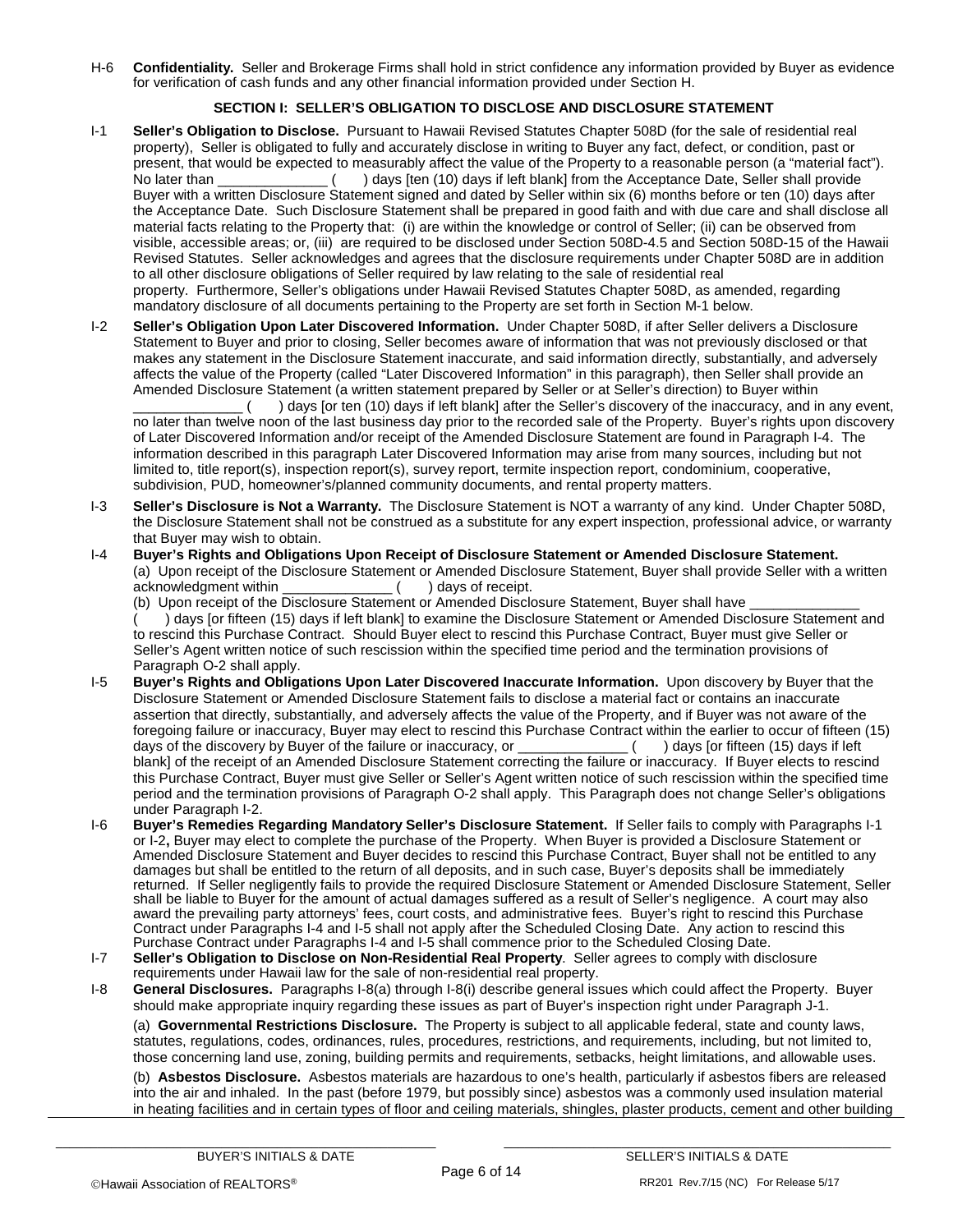materials. Buyer is aware that Buyer should make appropriate inquiry into the possible existence of asbestos in, on, or at the Property. Structures having "popcorn" or "cottage cheese" type ceilings may contain asbestos fibers or asbestoscontaining material. Such ceilings should not be disturbed since it could release asbestos fibers in the air. Any disturbance should be done only by licensed abatement contractors.

(c) **Hazardous Waste and Toxic Substances Disclosure.** Federal and state laws place strict liability on property owners for dangers caused by hazardous waste management and may require that such owners pay for the cost of the cleanup of hazardous substances and other toxic substances. Buyer is aware that Buyer should make appropriate inquiries into the current and past use of the Property and should seek an environmental assessment to ascertain the possible existence of such hazardous substances or materials on or under the Property. Buyer is aware Buyer may have liability for hazardous substances located on or under the Property even if Buyer did not cause such substances to be on or under the Property.

(d) **Wastewater Disposal Disclosure.** The State of Hawaii Department of Health and the individual counties may require upgrades from cesspools to septic tanks or connection of new systems in certain situations. Additionally, the Federal Environmental Protection Agency ("EPA") has issued regulations requiring that all "large capacity cesspools" be closed and converted to EPA approved systems by April 5, 2005 or face substantial penalties. Buyer should contact the State of Hawaii Department of Health, the EPA, and the individual counties for additional information.

(e) **Mold Disclosure.** Mold and/or other microscopic organisms may exist in, on, or at the Property. Molds are simple, microscopic organisms, present everywhere. Mold spores may cause health problems. Mold will grow and multiply whenever sufficient moisture, temperature and organic material are present. Brokerage Firms, brokers, and agents are not qualified to inspect the Property for mold or to make recommendations or determinations concerning possible health or safety issues. More information is available at the EPA's website.

(f) **Sex Offender Registration ("Megan's Law").** Hawaii has enacted a law requiring sex offenders to register with the Attorney General's office. Seller makes no representation as to whether or not the public will have access to this information. Neither Seller nor Brokerage Firms are required to obtain information regarding sex offenders.

(g) **Flood Zone**. The Property may be located in an area which is a Flood Hazard Zone. Lenders may require Buyer to purchase flood insurance in order to obtain any loan secured by the Property. Buyer is advised that flood insurance premiums may increase significantly based upon FEMA flood zone designations. Buyer is further advised to consult with Buyer's insurance agent. In addition, various governmental agencies have special requirements for obtaining building permits for properties located in Flood Hazard Districts. Buyer should contact the National Flood Insurance Office for more information regarding flood zones and the appropriate agencies concerning building permits.

(h) **Lead-Based Paint.** Federal Law requires that the seller of any interest in residential real property must provide the buyer with any information on lead-based paint hazards from risk assessments or inspections in the seller's possession and notify the buyer of any known lead-based paint hazards. Residential dwellings built prior to 1978 may present exposure to lead from lead-based paint that may place young children at risk of developing lead poisoning. Lead poisoning also poses a particular risk to pregnant women. More information is available at the EPA website. (i) **Lead-Based Paint Renovation, Repair, and Painting**. In residential real property, the EPA under the Toxic Substance Control Act issued a rule to address lead-based paint hazards created by renovation, repair, and painting activities that disturb lead based paint. These rules establish requirements for training renovators, other renovation workers, dust sampling technicians, and renovation firms; for accrediting providers of renovation and dust sampling technician training to meet the new Federal requirements effective as of April 22, 2010, or substantial penalties may apply. The rule applies to paid contractors working in pre-1978 housing (residential, public or commercial buildings and all rental housing), child care facilities and schools with lead-based paint. Contractors include home improvement contractors, maintenance workers in multi-family housing, painters, and other specialty trades. More information is available at the EPA website.

# **SECTION J: INSPECTION, MAINTENANCE AND WARRANTIES**

J-1 **General Inspection of Property Contingency.** At Buyer's sole cost and expense Buyer shall have the right to (personally or by any expert, professional, or other representatives of Buyer's choice): (a) inspect the Property or any portion thereof; (b) inspect all major appliances and fixtures (plumbing, electric, and gas) included in the sale; (c) inspect all public records relating to the Property and its use; and (d) review all matters described in Paragraph I-8. Seller shall provide Buyer and Buyer's representative(s) access to the Property for inspection(s), during reasonable hours with reasonable prior notice to Seller. The obligation of Buyer to purchase the Property is contingent upon Buyer's approval of<br>inspections and review of all matters described in Paragraph I-8 within (except ance ) days after t inspections and review of all matters described in Paragraph I-8 within \_\_\_\_\_\_\_\_\_\_\_\_\_\_\_ ( Date. All inspections and reviews must be completed within this time period. Seller agrees that the property inspection requires that the utilities be turned on, including propane, if applicable, at Seller's expense. If Buyer disapproves of the inspection or review results within the specified time period, Buyer may elect to terminate this Purchase Contract pursuant to Paragraph O-2.

**If Buyer fails to make an election in writing to terminate this Purchase Contract within the specified time period, then Buyer will have waived this contingency.**

- J-2 **Recommendation Regarding Home Inspection.** It is strongly recommended that Buyer obtain a home inspection as well as inspections in specialized areas beyond the scope of the standard home inspection service.
- [ ]J-3 **Property Condition Maintenance and Final Walk Through.** Seller shall maintain the interior and exterior of the Property in the same condition and repair as when Buyer inspected the Property pursuant to Paragraphs J-1 and J-2, or as otherwise repaired and/or corrected as agreed to in writing between Buyer and Seller. If the Property has not been maintained, or repaired and/or corrected as agreed to in writing between Buyer and Seller, then the provisions of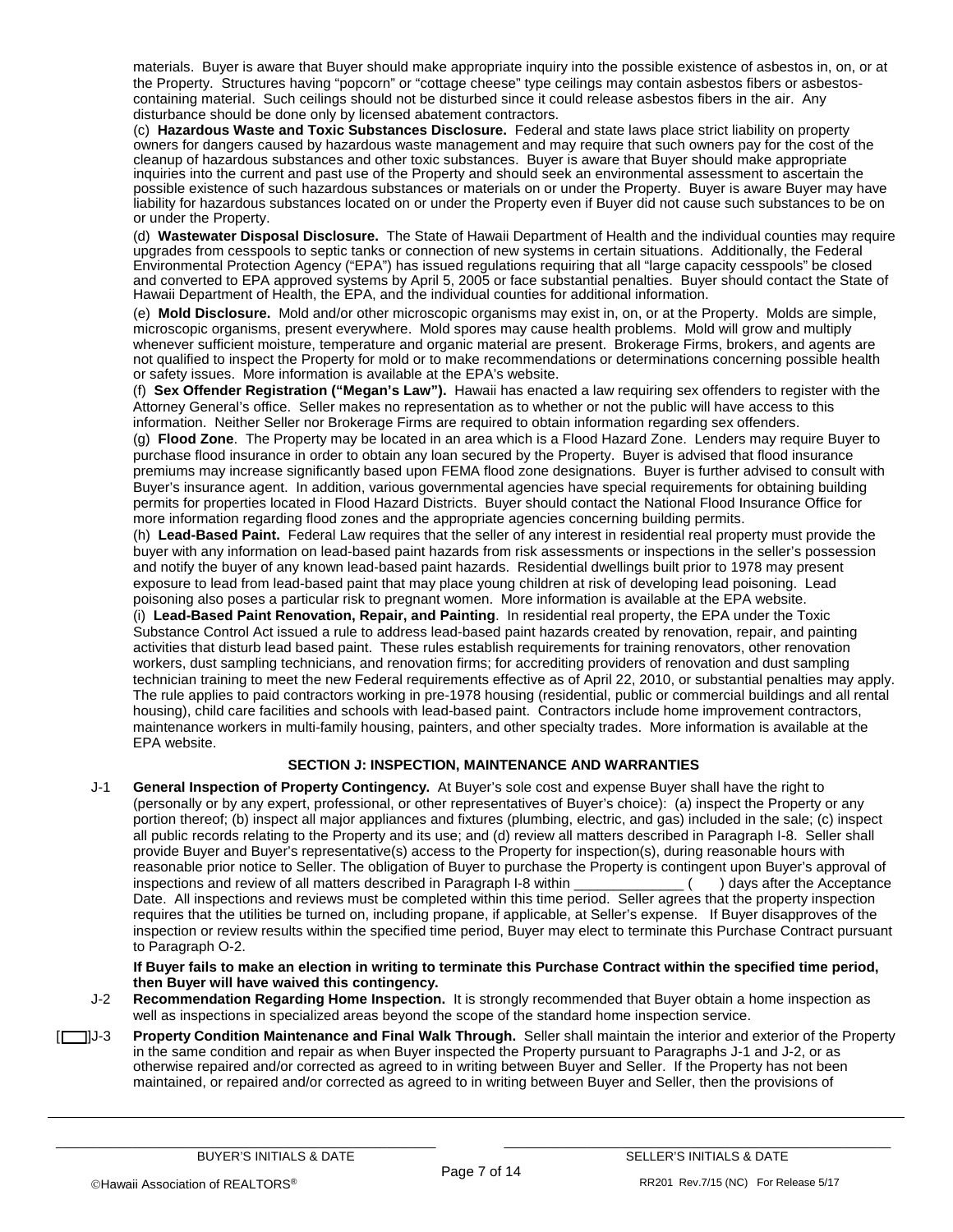Paragraph J-4 shall apply. Buyer and/or Buyer's representative shall have the right to conduct a final walk through of the Property is in the same<br>Property no later than \_\_\_\_\_\_\_\_\_\_\_\_\_\_\_\_\_\_\_\_() days prior to closing: (a) to  $_$  ( ) days prior to closing: (a) to confirm that the Property is in the same condition and repair that it was on the date that Buyer inspected the Property pursuant to Paragraphs J-1 and J-2; and/or (b) to inspect any repairs and/or corrections made by Seller, as agreed to in writing between Buyer and Seller. Seller understands that the final walk through requires that the utilities be on, including propane, if applicable, at Seller's expense. If Buyer and/or Buyer's representative fails to conduct the final walk through within the specified time period, Buyer will have waived this right.

- J-4 **Withheld/Collected Funds for Repairs/Maintenance.** If Seller has failed to maintain the Property pursuant to Paragraph J-3, or has not completed any agreed upon repairs and/or corrections no later than closing, then the parties agree that 150% of the estimated cost shall be withheld/collected from Seller and retained in Escrow until completion. Applicable Escrow fees may apply. All bills for maintenance and repairs/corrections will be paid through Escrow. Any balance remaining after completion of all maintenance and repairs/corrections shall be returned to Seller; provided, however, that if maintenance and repairs/corrections are not completed within days after closing, said funds will be disbursed to Buyer. Should Escrow require the parties to sign a formal withholding and disbursement agreement confirming the agreement of Buyer and Seller, then all parties agree to immediately execute Escrow's withholding and disbursement agreement upon request.
- J-5 **No Continuing Warranty.** Buyer understands that no continuing warranty after closing regarding the interior or exterior of the Property is expressed or implied.
- J-6 **Home Warranty Programs.** Buyer understands that Buyer may obtain from a third party for a fee, home warranties covering appliances, electrical and/or gas and plumbing fixtures and equipment and other items included with the Property. If such a home warranty is available, it may be obtained at Buyer's expense from any provider of Buyer's choice.

It is strongly recommended that Buyer obtain a home warranty.

- [ ]J-7 **Existing Warranties, Plans, etc.** Seller shall provide to Buyer at closing, if such items are in Seller's possession: (a) any warranty documents covering the improvements and all other property being sold; (b) instruction booklets covering the appliances being sold; and (c) all originals and copies of blueprints, specifications, and copies of architectural or engineering drawings relating to the Property. Buyer understands that: (a) any warranties delivered by Seller to Buyer represent obligations of other persons or entities, not Seller; (b) the warranties and other documents are provided for informational purposes only; (c) such items may not reflect improvements as built; (d) Seller does not promise that any such warranties are transferable to Buyer; and (e) Buyer must contact the providers of such warranties to determine whether the warranties are transferable to Buyer.
- [ ]J-8 **Removal of Items from Property.** No later than \_\_\_\_\_\_\_\_\_\_\_\_\_\_ ( ) days prior to closing, Seller shall dispose of all unwanted personal belongings, trash, and junk, both inside and outside any improvements. Should Seller not comply within the stated timeframe, the provisions of Paragraph J-4 shall apply.
- [ ]J-9 **Cleaning.** No later than \_\_\_\_\_\_\_\_\_\_\_\_\_\_ ( ) days prior to closing, Seller shall, at Seller's expense, have the interior of the improvements on the Property cleaned. Cleaning shall include all appliances, cupboards, drawers, floors, jalousies, screens and windows. Seller shall also have the interior carpets professionally shampooed. Should Seller not comply within the stated timeframe, the provisions of Paragraph J-4 shall apply.
- [<sup>1</sup>]J-10 **Pet Related Treatment.** Seller shall, at Seller's expense, remove any pets from the Property, and after carpets have been professionally shampooed pursuant to Paragraph J-9, have the interior of the Property treated for fleas/ticks by a licensed pest control operator. If Seller does not have the Property treated for fleas/ticks by a licensed pest control operator as required, then Seller agrees that an amount equal to 150% of the estimated cost of treating the Property for fleas/ticks by a licensed pest control operator shall be held in Escrow until completed; provided however, that any remaining funds held shall be automatically disbursed to Buyer by Escrow if the Property is not treated for fleas/ticks by a<br>licensed pest control operator within () davs after closing. All licensed pest control operator  $\lfloor$  ( ) days after closing. All licensed pest control operator treatment shall be paid through Escrow and any balance remaining after completion of professional treatment shall be returned to Seller.

# **SECTION K: STAKING AND SURVEY**

# **(This may/may not apply to condominiums or cooperatives.)**

*(Choose Paragraph K-1 OR Paragraph K-2)*

- [ ]K-1 **Staking (Boundary Points).** No later than \_\_\_\_\_\_\_\_\_\_\_\_\_\_ ( ) days prior to the Scheduled Closing Date, Seller shall, at Seller's sole cost and expense, have a land surveyor licensed in the State of Hawaii stake the Property. Buyer may have a land surveyor licensed in the State of Hawaii verify the accuracy of the location of the boundary points prior to closing. Seller shall reimburse Buyer for the cost of this verification at closing ONLY if the location of the original stakes proves to be inaccurate. Buyer understands that staking is not the same type of survey as described in Paragraph K-2, and does not confirm the accuracy of the description or the land area of the Property, or the existence or absence of encroachments onto the Property or onto a neighboring property. No map is required.
- [ ]K-2 **Survey.** No later than \_\_\_\_\_\_\_\_\_\_\_\_\_\_ ( ) days prior to the Scheduled Closing Date, Seller shall, at Seller's sole cost and expense, have a land surveyor licensed in the State of Hawaii: (a) survey the Property even if the boundary points are visible and; (b) if improvements exist along the Property line, provide Buyer with a map (with surveyor's stamp) and accompanying report to show the perimeters of the Property and the location of any improvements in the vicinity of the perimeter Property lines. The survey and map may not address whether improvements on the Property are in compliance with State and/or County requirements, and/or subdivision covenants, conditions, and restrictions.
	- K-3 **Boundary Encroachment.** If encroachment(s) onto an adjoining property or onto the Property by an adjoining property is revealed or discovered, Buyer may elect to accept (in writing) such existing encroachment(s) at its current location, within

\_\_\_\_\_\_\_\_\_\_\_\_\_\_\_\_\_\_\_\_\_\_\_\_\_\_\_\_\_\_\_\_\_\_\_\_\_\_\_\_\_\_\_\_\_\_\_\_\_\_\_\_\_\_\_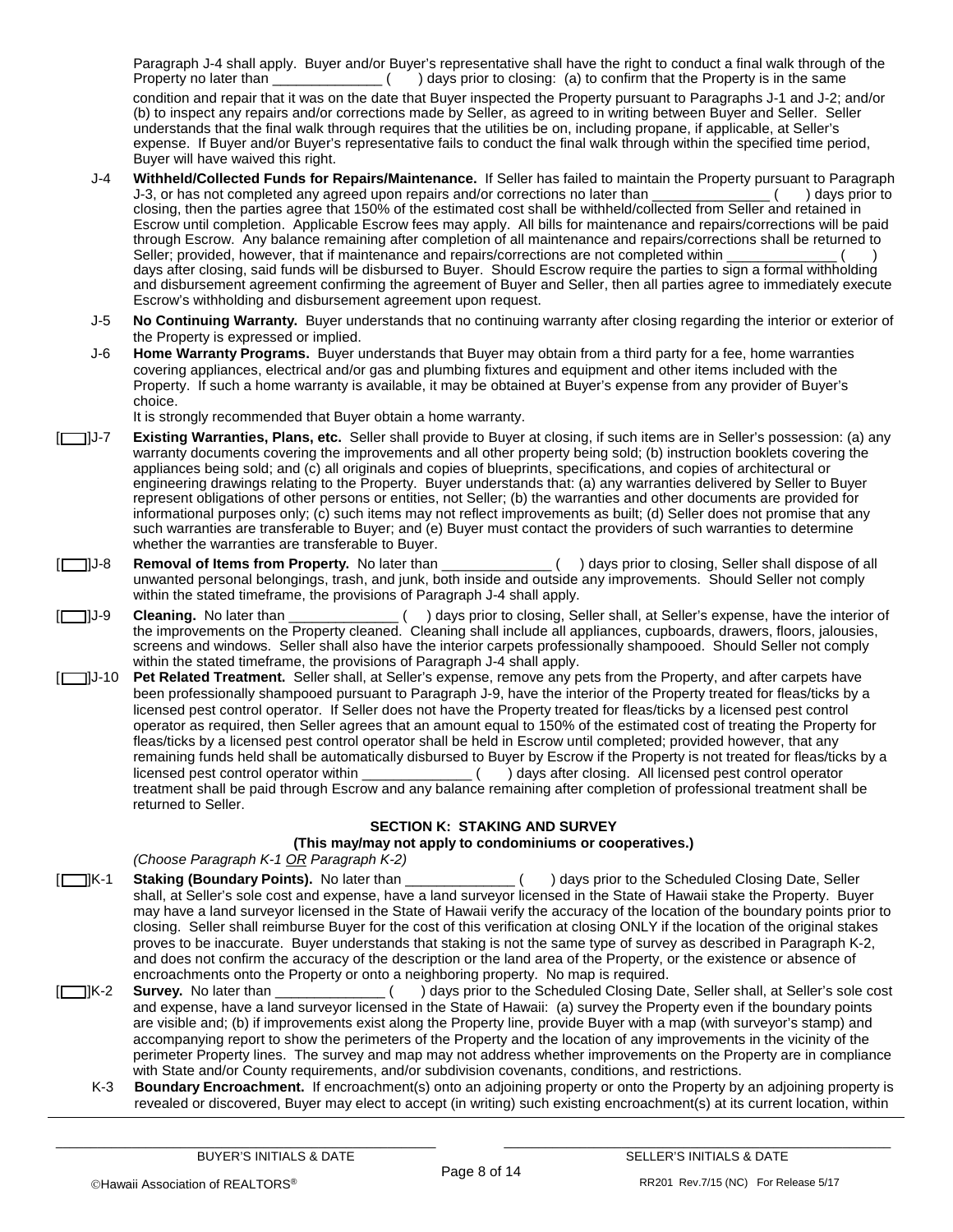\_\_\_\_\_\_\_\_\_\_\_\_\_ ( ) days of discovery, or Buyer shall instruct Seller to, and Seller shall use Seller's reasonable efforts to: (a) remove such encroachment(s) if acceptable to Buyer at Seller's and/or the adjoining owner(s)' sole cost and expense; or (b) obtain encroachment agreement(s) at Seller's and/or the adjoining owner(s)' sole cost and expense, with the affected adjoining owner(s) which is acceptable to Buyer, and if neither (a) nor (b) occurs within

( ) days prior to closing, Buyer may accept the encroachment(s) or elect to terminate this Purchase Contract pursuant to Paragraph O-3. If in remedying the revealed encroachment, the encroachment is partially or totally removed, then Seller shall be responsible for the correction of the survey (if Paragraph K-2 was checked) to reflect any changes in the revealed encroachment no later than () days prior to closing. Under Chapter 669 Hawaii Revised  $r = ($  ) days prior to closing. Under Chapter 669 Hawaii Revised Statutes (de minimis), certain tolerances for discrepancies involving improvements built along the boundary line of the Property for specific zonings are established, and such improvements shall not be considered encroachments.

K-4 **Staking/Survey Discrepancies**. In the event the staking or survey report indicates there are visible discrepancies concerning the boundary points and/or improvements along the Property line that directly, substantially and adversely affect the value of the Property, then Seller shall make appropriate disclosures under Paragraph I-2.

# **SECTION L: TERMITE PROVISIONS**

- L-1 **Scope of Termite Inspection Report**. Buyer is aware that a termite inspection report may only address visible evidence of active ("live") termite infestation and visible damage in accessible areas. It may not address termite infestation and/or damage occurring in inaccessible areas of the improvements described in this Purchase Contract. Seller agrees to disclose in writing, any prior and/or current termite infestation and/or damage of which Seller is aware.
- [ ]L-2 **Termite Inspection Contingency.** Within \_\_\_\_\_\_\_\_\_\_\_\_\_\_ ( ) days of the Acceptance Date, [ ] Buyer [ ] Seller shall select a licensed pest control operator ("Operator") to conduct an inspection and issue a termite inspection report ("inspection report") on the Property's improvements. Should such party fail to select an Operator and notify the other party in writing of the name of an Operator within the time stated, the other party shall select an Operator within five (5) days thereafter. Seller shall promptly order the inspection and inspection report from the selected Operator. The inspection report shall be delivered to Buyer by \_\_\_\_\_\_\_\_\_\_\_\_\_\_\_\_\_\_\_\_\_\_\_\_\_\_\_\_\_\_\_\_\_\_\_\_\_\_\_\_\_\_\_\_\_\_\_\_\_\_ (time period/date).

 $\Box$  Buyer  $\Box$  Seller shall pay for the inspection and the issuance of the inspection report at a cost not to exceed If Buyer's Lender requires an updated inspection report prior to funding Buyer's loan, Buyer shall pay the cost of the updated inspection report.

If the inspection report indicates visible evidence of active ("live") termite infestation, Seller shall order and pay for recommended treatment for that condition (not to include preventive maintenance). Buyer and Seller understand such treatment may cause damage to plants. The obligation of Buyer to purchase the Property is contingent upon the delivery to Buyer within the time specified above of an inspection report stating there is no visible evidence of active ("live") termite infestation, or the treatment of such improvements by no later than five (5) days prior to the Scheduled Closing Date. If the contingency is not fulfilled within the time period(s) specified, Buyer may elect to terminate this Purchase Contract pursuant to Paragraph O-3.

- L-3 **Termite Damage.** In the event the inspection report indicates there is visible damage to the improvements caused by termite infestation, and said damage directly, substantially and adversely affects the value of the Property, then Seller shall make appropriate disclosures under Paragraph I-2.
- L-4 **Latent or Hidden Termite Infestation and/or Damage.** Buyer acknowledges that there may be latent or hidden termite infestation and/or damage of which Seller and Seller's Brokerage Firm are not aware and for which Seller and Seller's Brokerage Firm will not be held liable. Seller, Seller's Brokerage Firm, Buyer's Brokerage Firm, and their respective licensees make no representations or warranties that the Property is free from latent or hidden termite infestation and/or damage. Buyer and Seller release Brokerage Firms and their respective licensees from any and all liability with regard to any latent or hidden termite infestation and/or damage.

# **SECTION M: CONDOMINIUM/COOPERATIVE/SUBDIVISION/PUD/ HOMEOWNER/COMMUNITY ASSOCIATION**

M-1 **Contingency on Documentation Approval.** Seller shall provide applicable documentation to Buyer as set forth below. Buyer's obligation to purchase the Property is contingent upon Buyer's review and approval of documents provided below.

| Approved Minutes of the last three (3) Board of<br>Directors Meeting                                                                                                                                                                                                                           |  |
|------------------------------------------------------------------------------------------------------------------------------------------------------------------------------------------------------------------------------------------------------------------------------------------------|--|
| Articles of Incorporation/Association and<br>Amendments                                                                                                                                                                                                                                        |  |
| By-laws and Amendments<br>Copy of any and all pending litigation complaints<br>filed by or against the Owner's Association and/or<br>its directors that are currently unresolved<br>Covenants, Conditions and Restrictions (CC&Rs)<br><b>Current Financial Statement</b><br>Other, be specific |  |
|                                                                                                                                                                                                                                                                                                |  |

Current and/or Proposed Budget Current House Rules Declaration and Amendments Design Standards and/or Guidelines Insurance Summary Lender's Disclosures Minutes of the last Annual Meeting Planned Community Documents Project Information Form RR105c Reserve Study or Summary Subdivision and/or title documents Other, be specific \_\_\_\_\_\_\_\_\_\_\_\_\_\_\_\_\_\_\_\_\_\_\_\_\_\_\_\_\_\_\_\_\_\_\_\_\_\_\_\_\_\_\_\_\_\_\_\_\_\_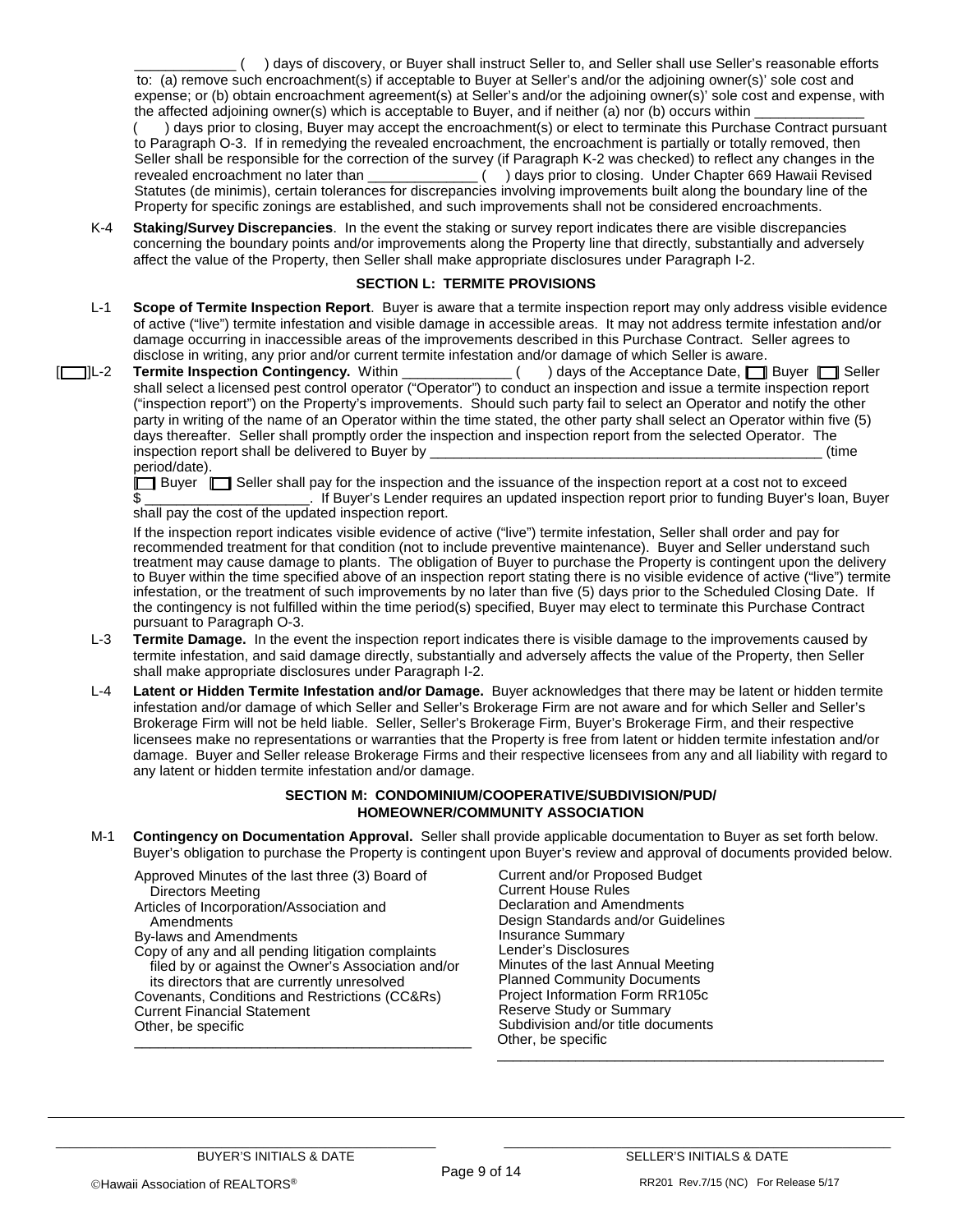**Chapter 508D Mandatory Documentation Disclosures**. Pursuant to Hawaii Revised Statutes Chapter 508D, as amended, if the Property is subject to a recorded Declaration, and if applicable documents have not already been provided to Buyer as set forth immediately above, Seller shall provide Buyer copies of the following documents and any amendments or supplements thereto:

- Articles of incorporation or other document, if any, creating the corporation or association whereby the corporation or association has the power to enforce the Declaration;
- Declaration or similar organizational documents, and any exhibits thereto;
- Bylaws of the corporation or association;
- Any rules relating to the use of common areas, architectural control, maintenance of units, or payment of money as a regular assessment or otherwise in connection with the provisions, maintenance, or service for the benefit of the Property or other real property or common areas; and
- Further, if the Property is otherwise subject to restrictions or conditions on use, either because of covenants contained in the deed for the Property or because of another recorded document, Seller shall also provide Buyer all documentation relating to any restrictions or conditions, including but not limited to any unrecorded rules or guidelines that may have been issued by any entity responsible for enforcing those restrictions or guidelines.

Seller, at Seller's expense, shall provide the above documents to Buyer no later than \_\_\_\_\_\_\_\_\_\_\_\_\_\_\_\_\_\_\_\_\_\_\_ ( ) days from the Acceptance Date. Upon receipt of the above documents Buyer shall provide Seller with a written acknowledgement within  $($ ) days of receipt.

If within the review period of \_\_\_\_\_\_\_\_\_\_\_\_\_\_ ( ) calendar days or [fifteen (15) calendar days if left blank] of Buyer's receipt of the documents Buyer does not accept the Property based on information contained in the documents, Buyer may elect to terminate this Purchase Contract pursuant to Paragraph O-2. In the event that this Purchase Contract is terminated, Buyer agrees to promptly return all documents provided pursuant to this paragraph to Seller or Seller's agent, including any other documents provided to Buyer during the escrow period. Seller not being in default, Buyer shall reimburse Seller for the cost of such documentation if the documents are not returned within \_\_\_\_\_\_\_\_\_\_\_\_\_\_ () days of electing termination of this Purchase Contract.

- M-2 **Review of Documents.** Buyer is advised that Brokerage Firm(s)' scope of service does not include the interpretation of documentation referred to in Paragraph M-1. Brokerage Firm(s) recommends that Buyer consult with a licensed attorney and/or CPA with expertise in condominium, cooperative, subdivision, PUD, and or homeowner's/planned community documents to review and explain such documents to Buyer involved in this transaction. Buyer acknowledges that the maintenance fee, homeowner's or community association fees, or any other fees or charges reflected in the documentation transmitted to Buyer for review and approval may be increased in the future.
- M-3 **Documents Issued During the Escrow Period.** Seller shall provide any additions, supplements, modifications, and amendments to the documents issued during the escrow period. If there is any information that directly, substantially and adversely affects the value of the Property, then Seller shall make appropriate disclosures under Paragraph I-2.
- M-4 **Common Element Discrepancies.** Seller is not responsible for repair of condominium common and limited common elements or cooperative common areas. Seller is only responsible for reporting such defects or damage to the Association of Apartment Owners or other governing body only to the extent that Seller's unit is affected.
- [ ] M-5 **Electronic Delivery of Documents.** If any of the above documents are available electronically on the Internet, then in lieu of providing hard copies of the documents as required by Hawaii Revised Statutes Chapter 508D, as amended, Buyer hereby consents that Seller may provide a written statement to Buyer that directs Buyer to the internet address or addresses where the documents are located.

### **SECTION N: RENTAL PROPERTY MATTERS**

| II IIN-1 | (Choose Paragraph N-1 OR Paragraph N-2)<br>Rental Documents. The Property shall be subject to the existing: (Choose all that apply)                                                                                                                                                                                            |                                                                                                                          |  |  |  |  |
|----------|--------------------------------------------------------------------------------------------------------------------------------------------------------------------------------------------------------------------------------------------------------------------------------------------------------------------------------|--------------------------------------------------------------------------------------------------------------------------|--|--|--|--|
|          | <b>Rental Agreement</b>                                                                                                                                                                                                                                                                                                        | <b>Property Condition Form</b>                                                                                           |  |  |  |  |
|          | Rental Management Contract(s)                                                                                                                                                                                                                                                                                                  | Short Term Vacation Rental Reservation(s)                                                                                |  |  |  |  |
|          | Other the contract of the contract of the contract of the contract of the contract of the contract of the contract of the contract of the contract of the contract of the contract of the contract of the contract of the cont                                                                                                 | Other                                                                                                                    |  |  |  |  |
|          | Seller shall provide copies of such documents to Buyer within ___________________<br>within (<br>information contained in the selected documents, Buyer may elect to terminate this Purchase Contract pursuant to<br>Paragraph O-2. Any security deposits or vacation rental deposits will be transferred to Buyer at closing. | days after the Acceptance Date. If<br>) days of receipt of such documents, Buyer does not accept the Property based upon |  |  |  |  |
| 11N-2    | Delivery of Possession of the Property at Closing. Seller shall deliver possession of the Property at closing vacant and<br>free of tenants, tenants' possessions, leases, rental management contracts, short term rental reservations, or any other<br>rental or service commitments.                                         |                                                                                                                          |  |  |  |  |

N-3 **Rental Agreement Changes During the Escrow Period.** During the escrow period, Seller shall not, without the prior written consent of Buyer, make any changes to the documents described in Paragraph N-1, or enter into any new Rental Agreement(s), which extend beyond the Scheduled Closing Date.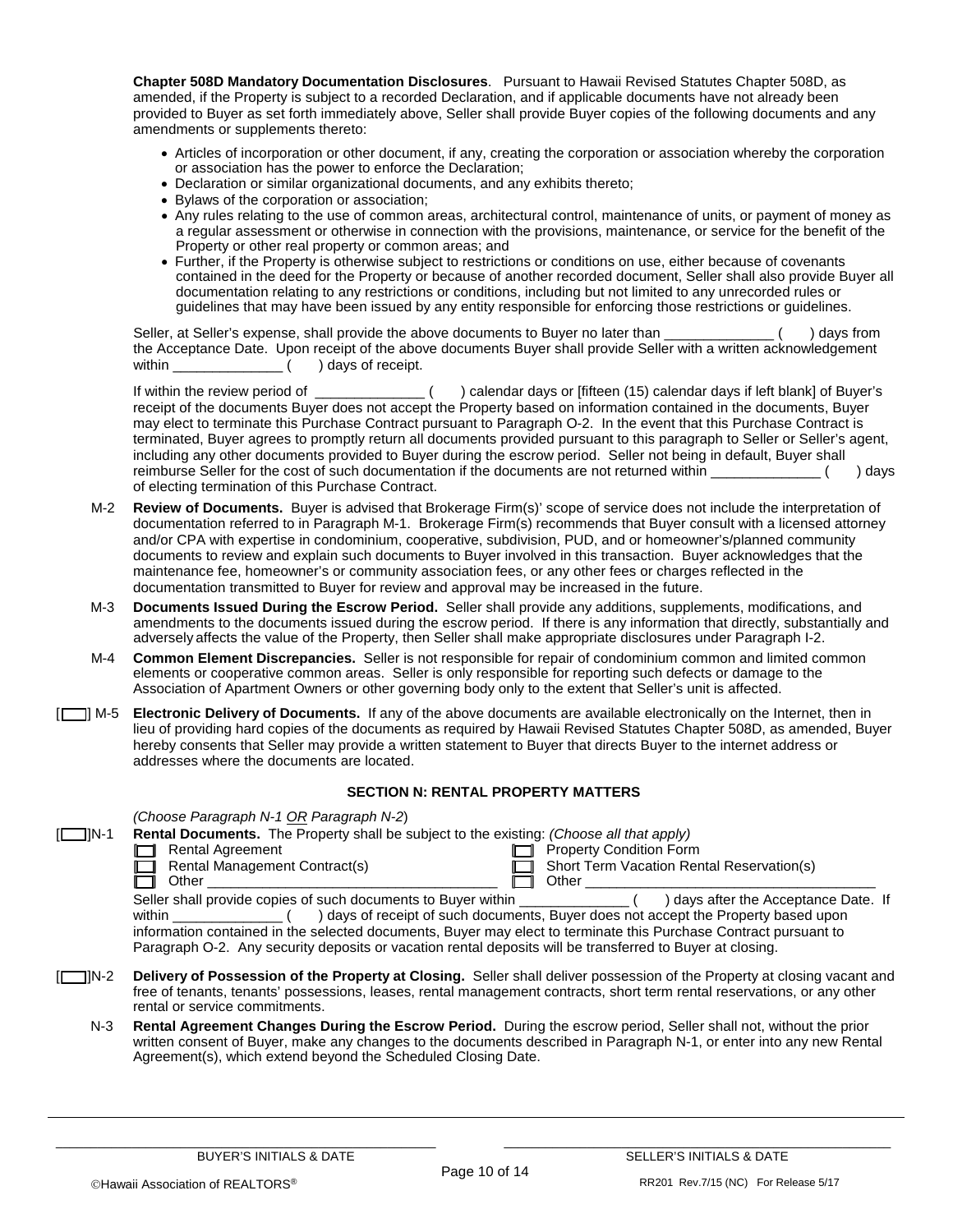## **SECTION O: TERMINATION, MEDIATION, ARBITRATION, AND OTHER MATTERS**

O-1 **Termination Due to Default.** In the event that Buyer is in default for failure to perform Buyer's obligations under this Purchase Contract (Seller not being in default), Seller may terminate this Purchase Contract, and (a) bring an action for damages for breach of contract, or (b) retain the initial earnest money deposit and all additional deposits provided for in this Purchase Contract.

In the event Seller is in default for failure to perform Seller's obligations under this Purchase Contract (Buyer not being in default), Buyer may (a) terminate this Purchase Contract and bring an action for damages for breach of contract, or (b) seek specific performance of this Purchase Contract.

The foregoing shall not exclude any other remedies available under the law to either Seller or Buyer due to the other party's default.

- O-2 **Termination** *Within* **Contingency Time Period**. Should this Purchase Contract specifically designate this paragraph to govern the termination process for any term of this Purchase Contract, any party given the right to terminate this Purchase Contract pursuant to such term, and who elects to do so, must deliver to the other party a written notice of termination prior to the expiration of the time period or the date specified in such term. If the party given the right to terminate fails to deliver the written notice to the other party within such time period or by such date, the termination right shall be deemed to be waived (as to that party) and can no longer be used by that party as a reason to terminate this Purchase Contract. If the terminating party so terminates this Purchase Contract, Buyer and Seller shall promptly execute all cancellation documents requested by Escrow, and Escrow shall, unless otherwise agreed to in this Purchase Contract, return to Buyer all deposits previously made, less the amount of any escrow expenses or fees chargeable to Buyer. Thereafter, neither Buyer nor Seller shall have any further rights or obligations under this Purchase Contract.
- O-3 **Termination** *After* **a Specified Contingency/Condition Time Period**. Should this Purchase Contract specifically designate this paragraph to govern the termination process for any term of this Purchase Contract, any party given the right to terminate this Purchase Contract pursuant to such term, and who elects to do so, must deliver to the other party a written notice of termination within \_\_\_\_\_\_\_\_\_\_\_\_\_\_\_\_\_\_ ( ) days [seven (7) days if left blank] of the expiration of the time period or the date specified in such term. If the party given the right to terminate fails to deliver the written notice to the other party within the time period specified in this paragraph, the termination right shall be deemed to be waived (as to that party) and can no longer be used by that party as a reason to terminate this Purchase Contract. If the terminating party so terminates this Purchase Contract, Buyer and Seller shall promptly execute all cancellation documents requested

by Escrow, and Escrow shall, unless otherwise agreed to in this Purchase Contract, return to Buyer all deposits previously made, less the amount of any escrow expenses or fees chargeable to Buyer. Thereafter, neither Buyer nor Seller shall have any further rights or obligations under this Purchase Contract.

- O-4 **Mediation.** If any dispute or claim arises out of this Purchase Contract prior to or after closing between Buyer and Seller, or between Buyer and/or Seller and a Brokerage Firm and all its licensees assisting in this transaction, and the parties to such dispute or claim are unable to resolve the dispute, Buyer and Seller agree in good faith to attempt to settle such dispute or claim by non-binding mediation. This paragraph shall not apply to any complaint of unethical conduct against a Brokerage Firm and all its licensees who are obligated to comply with the Code of Ethics of the National Association of REALTORS®. Such complaints against a Brokerage Firm(s) or its licensees assisting in this transaction must be brought before the Local Board of REALTORS<sup>®</sup> of which the Brokerage Firm and all its licensees are members.
- O-5 **Arbitration.** If any dispute or claim arises out of this Purchase Contract during this transaction or at any time after closing, between Buyer and Seller, or between Buyer and/or Seller and a Brokerage Firm and all its licensees assisting in this transaction, and if such dispute cannot be resolved through mediation, then the parties are encouraged to consider arbitration as an alternative to litigation. It is recommended that the parties seek legal counsel to make this determination.
- O-6 **Third Party Claims**. It is understood that if a dispute or claim is made by or against a third party who is not obligated or willing to mediate or arbitrate such dispute or claim, then Buyer and Seller shall not be required to mediate or arbitrate such dispute or claim.
- O-7 **Choice of Law and Forum.** The Property is located in the State of Hawaii. This Purchase Contract shall be governed by and construed according to the laws of the State of Hawaii. All legal actions or proceedings concerning this Purchase Contract and/or the Property shall be filed and conducted in the appropriate state or federal court located in the State of Hawaii. Any mediation, arbitration, and/or litigation in the state court, shall be filed and conducted in the county where the Property is located.
- O-8 **Attorney's Fees.** In the event of default by a party and/or a legal action or arbitration (including a claim by a Brokerage Firm for commission), the prevailing party shall be entitled to recover all costs incurred including reasonable attorneys' fees.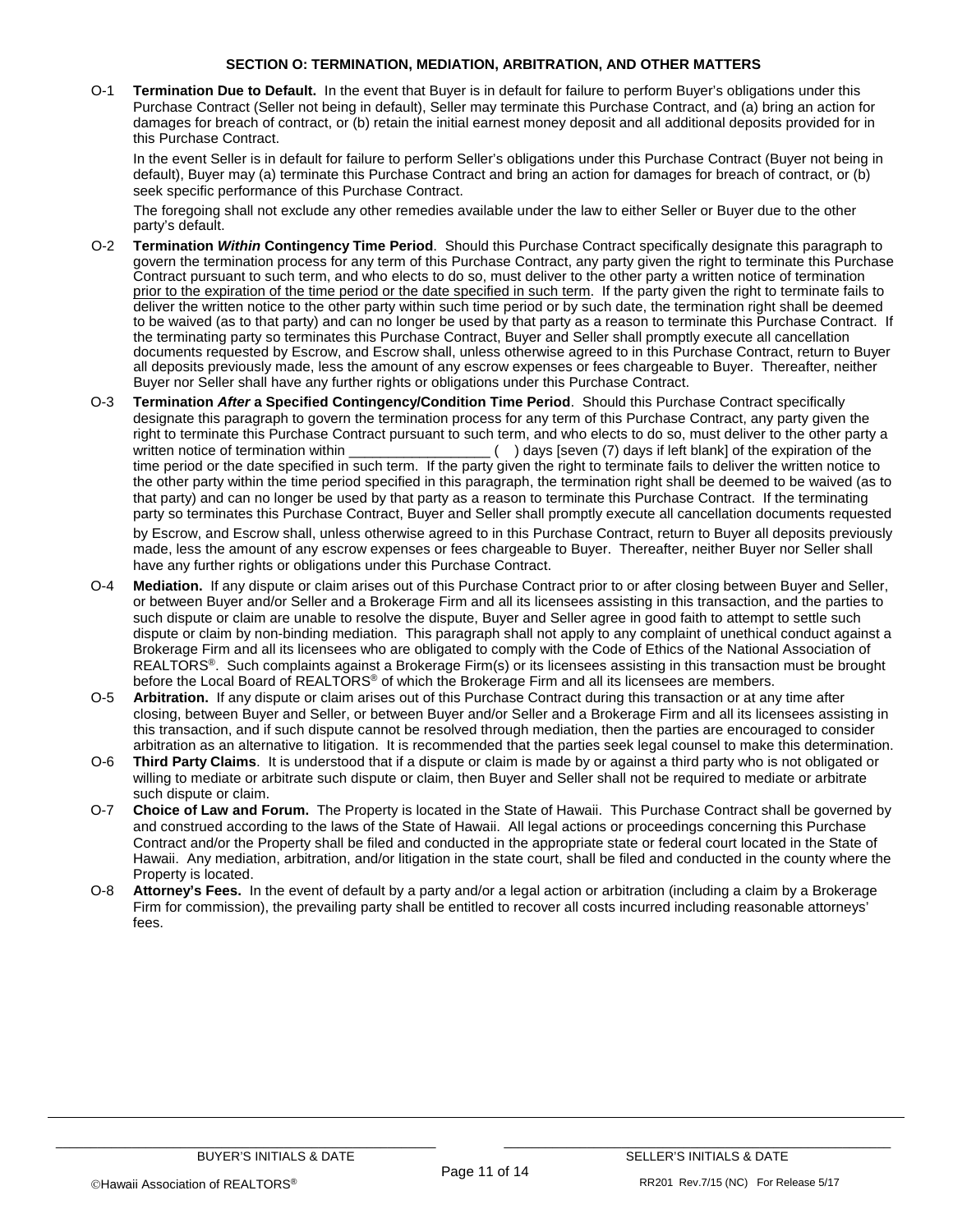### **SECTION P: FOREIGN OR NON-RESIDENT BUYER AND/OR SELLER**

- P-1 **Hawaii Real Property Tax Act ("HARPTA") Withholding Required if Seller is a Non-Resident of the State of Hawaii.**  Under Hawaii law, if Seller is a non-resident person or entity (corporation, partnership, LLC, trust, or estate) of the State of Hawaii, Buyer must withhold a specified percentage of the "amount realized" by Seller on the sale of the Property and forward the amount with the appropriate form to the State Department of Taxation. Such withholding may not be required if Seller obtains and provides Buyer with an authorized exemption or waiver from withholding. If Seller does not provide Buyer with a certificate of exemption or waiver from HARPTA within fourteen (14) days of the Acceptance Date, Escrow is hereby authorized and instructed to withhold/collect from Seller the required amount at closing and forward it to the State Department of Taxation.
- P-2 **Foreign Investment in Real Property Tax Act ("FIRPTA") Withholding Required if Seller is a Foreign Person.** Under the Internal Revenue Code, if Seller is a foreign person or entity (non-resident alien, corporation, partnership, LLC, trust, or estate), Buyer must generally withhold a specified percentage of the "amount realized" by Seller on the sale of the Property and forward this amount with the appropriate Internal Revenue Service ("IRS") form. Such withholding may not be required if Seller obtains and provides Buyer with an authorized exemption or waiver from withholding. If Seller does not provide Buyer with a certificate of exemption or waiver from FIRPTA within fourteen (14) days of the Acceptance Date, Escrow is hereby authorized and instructed to withhold/collect from Seller the required amount at closing and forward it to the IRS.
- P-3 **Additional Disclosures Required by Foreign Buyers and Sellers.** Buyer and Seller understand that under statutes and ordinances such as the Agricultural Foreign Investment Disclosure Act of 1978, the International Investment and Trade in Services Survey Act, and the revised Ordinances of the City and County of Honolulu, among others, disclosures are required by foreign Buyers and/or Sellers under certain conditions.

### **SECTION Q: SPECIAL TERMS**

\_\_\_\_\_\_\_\_\_\_\_\_\_\_\_\_\_\_\_\_\_\_\_\_\_\_\_\_\_\_\_\_\_\_\_\_\_\_\_\_\_\_\_\_\_\_\_\_\_\_\_\_\_\_\_\_\_\_\_\_\_\_\_\_\_\_\_\_\_\_\_\_\_\_\_\_\_\_\_\_\_\_\_\_\_\_\_\_\_\_\_\_\_\_\_\_\_  $\overline{\phantom{a}}$  , and the contribution of the contribution of the contribution of the contribution of the contribution of the contribution of the contribution of the contribution of the contribution of the contribution of the

 **SPECIAL TERMS** (Please number Q-1, Q-2, Q-3, and so forth)

 \_\_\_\_\_\_\_\_\_\_\_\_\_\_\_\_\_\_\_\_\_\_\_\_\_\_\_\_\_\_\_\_\_\_\_\_\_\_\_\_\_\_\_\_\_\_\_\_\_\_\_\_\_\_\_\_\_\_\_\_\_\_\_\_\_\_\_\_\_\_\_\_\_\_\_\_\_\_\_\_\_\_\_\_\_\_\_\_\_\_\_\_\_\_\_\_\_ \_\_\_\_\_\_\_\_\_\_\_\_\_\_\_\_\_\_\_\_\_\_\_\_\_\_\_\_\_\_\_\_\_\_\_\_\_\_\_\_\_\_\_\_\_\_\_\_\_\_\_\_\_\_\_\_\_\_\_\_\_\_\_\_\_\_\_\_\_\_\_\_\_\_\_\_\_\_\_\_\_\_\_\_\_\_\_\_\_\_\_\_\_\_\_\_\_  $\overline{\phantom{a}}$  , and the contribution of the contribution of the contribution of the contribution of the contribution of the contribution of the contribution of the contribution of the contribution of the contribution of the  $\overline{\phantom{a}}$  , and the contribution of the contribution of the contribution of the contribution of the contribution of the contribution of the contribution of the contribution of the contribution of the contribution of the  $\overline{\phantom{a}}$  , and the contribution of the contribution of the contribution of the contribution of the contribution of the contribution of the contribution of the contribution of the contribution of the contribution of the  $\overline{\phantom{a}}$  , and the contribution of the contribution of the contribution of the contribution of the contribution of the contribution of the contribution of the contribution of the contribution of the contribution of the  $\overline{\phantom{a}}$  , and the contribution of the contribution of the contribution of the contribution of the contribution of the contribution of the contribution of the contribution of the contribution of the contribution of the  $\overline{\phantom{a}}$  , and the contribution of the contribution of the contribution of the contribution of the contribution of the contribution of the contribution of the contribution of the contribution of the contribution of the  $\overline{\phantom{a}}$  , and the contribution of the contribution of the contribution of the contribution of the contribution of the contribution of the contribution of the contribution of the contribution of the contribution of the  $\overline{\phantom{a}}$  , and the contribution of the contribution of the contribution of the contribution of the contribution of the contribution of the contribution of the contribution of the contribution of the contribution of the \_\_\_\_\_\_\_\_\_\_\_\_\_\_\_\_\_\_\_\_\_\_\_\_\_\_\_\_\_\_\_\_\_\_\_\_\_\_\_\_\_\_\_\_\_\_\_\_\_\_\_\_\_\_\_\_\_\_\_\_\_\_\_\_\_\_\_\_\_\_\_\_\_\_\_\_\_\_\_\_\_\_\_\_\_\_\_\_\_\_\_\_\_\_\_\_\_ \_\_\_\_\_\_\_\_\_\_\_\_\_\_\_\_\_\_\_\_\_\_\_\_\_\_\_\_\_\_\_\_\_\_\_\_\_\_\_\_\_\_\_\_\_\_\_\_\_\_\_\_\_\_\_\_\_\_\_\_\_\_\_\_\_\_\_\_\_\_\_\_\_\_\_\_\_\_\_\_\_\_\_\_\_\_\_\_\_\_\_\_\_\_\_\_\_ \_\_\_\_\_\_\_\_\_\_\_\_\_\_\_\_\_\_\_\_\_\_\_\_\_\_\_\_\_\_\_\_\_\_\_\_\_\_\_\_\_\_\_\_\_\_\_\_\_\_\_\_\_\_\_\_\_\_\_\_\_\_\_\_\_\_\_\_\_\_\_\_\_\_\_\_\_\_\_\_\_\_\_\_\_\_\_\_\_\_\_\_\_\_\_\_\_\_\_\_\_\_\_\_\_\_\_\_\_\_\_\_\_\_\_\_\_\_\_\_\_\_\_\_\_\_\_\_\_\_\_ \_\_\_\_\_\_\_\_\_\_\_\_\_\_\_\_\_\_\_\_\_\_\_\_\_\_\_\_\_\_\_\_\_\_\_\_\_\_\_\_\_\_\_\_\_\_\_\_\_\_\_\_\_\_\_\_\_\_\_\_\_\_\_\_\_\_\_\_\_\_\_\_\_\_\_\_\_\_\_\_\_\_\_\_\_\_\_\_\_\_\_\_\_\_\_\_\_\_\_\_\_\_\_\_\_\_\_\_\_\_\_\_\_\_\_\_\_\_\_\_\_\_\_\_\_\_\_\_\_\_\_ \_\_\_\_\_\_\_\_\_\_\_\_\_\_\_\_\_\_\_\_\_\_\_\_\_\_\_\_\_\_\_\_\_\_\_\_\_\_\_\_\_\_\_\_\_\_\_\_\_\_\_\_\_\_\_\_\_\_\_\_\_\_\_\_\_\_\_\_\_\_\_\_\_\_\_\_\_\_\_\_\_\_\_\_\_\_\_\_\_\_\_\_\_\_\_\_\_\_\_\_\_\_\_\_\_\_\_\_\_\_\_\_\_\_\_\_\_\_\_\_\_\_\_\_\_\_\_\_\_\_\_ \_\_\_\_\_\_\_\_\_\_\_\_\_\_\_\_\_\_\_\_\_\_\_\_\_\_\_\_\_\_\_\_\_\_\_\_\_\_\_\_\_\_\_\_\_\_\_\_\_\_\_\_\_\_\_\_\_\_\_\_\_\_\_\_\_\_\_\_\_\_\_\_\_\_\_\_\_\_\_\_\_\_\_\_\_\_\_\_\_\_\_\_\_\_\_\_\_\_\_\_\_\_\_\_\_\_\_\_\_\_\_\_\_\_\_\_\_\_\_\_\_\_\_\_\_\_\_\_\_\_\_ \_\_\_\_\_\_\_\_\_\_\_\_\_\_\_\_\_\_\_\_\_\_\_\_\_\_\_\_\_\_\_\_\_\_\_\_\_\_\_\_\_\_\_\_\_\_\_\_\_\_\_\_\_\_\_\_\_\_\_\_\_\_\_\_\_\_\_\_\_\_\_\_\_\_\_\_\_\_\_\_\_\_\_\_\_\_\_\_\_\_\_\_\_\_\_\_\_\_\_\_\_\_\_\_\_\_\_\_\_\_\_\_\_\_\_\_\_\_\_\_\_\_\_\_\_\_\_\_\_\_\_ \_\_\_\_\_\_\_\_\_\_\_\_\_\_\_\_\_\_\_\_\_\_\_\_\_\_\_\_\_\_\_\_\_\_\_\_\_\_\_\_\_\_\_\_\_\_\_\_\_\_\_\_\_\_\_\_\_\_\_\_\_\_\_\_\_\_\_\_\_\_\_\_\_\_\_\_\_\_\_\_\_\_\_\_\_\_\_\_\_\_\_\_\_\_\_\_\_\_\_\_\_\_\_\_\_\_\_\_\_\_\_\_\_\_\_\_\_\_\_\_\_\_\_\_\_\_\_\_\_\_\_ \_\_\_\_\_\_\_\_\_\_\_\_\_\_\_\_\_\_\_\_\_\_\_\_\_\_\_\_\_\_\_\_\_\_\_\_\_\_\_\_\_\_\_\_\_\_\_\_\_\_\_\_\_\_\_\_\_\_\_\_\_\_\_\_\_\_\_\_\_\_\_\_\_\_\_\_\_\_\_\_\_\_\_\_\_\_\_\_\_\_\_\_\_\_\_\_\_\_\_\_\_\_\_\_\_\_\_\_\_\_\_\_\_\_\_\_\_\_\_\_\_\_\_\_\_\_\_\_\_\_\_ \_\_\_\_\_\_\_\_\_\_\_\_\_\_\_\_\_\_\_\_\_\_\_\_\_\_\_\_\_\_\_\_\_\_\_\_\_\_\_\_\_\_\_\_\_\_\_\_\_\_\_\_\_\_\_\_\_\_\_\_\_\_\_\_\_\_\_\_\_\_\_\_\_\_\_\_\_\_\_\_\_\_\_\_\_\_\_\_\_\_\_\_\_\_\_\_\_\_\_\_\_\_\_\_\_\_\_\_\_\_\_\_\_\_\_\_\_\_\_\_\_\_\_\_\_\_\_\_\_\_\_ \_\_\_\_\_\_\_\_\_\_\_\_\_\_\_\_\_\_\_\_\_\_\_\_\_\_\_\_\_\_\_\_\_\_\_\_\_\_\_\_\_\_\_\_\_\_\_\_\_\_\_\_\_\_\_\_\_\_\_\_\_\_\_\_\_\_\_\_\_\_\_\_\_\_\_\_\_\_\_\_\_\_\_\_\_\_\_\_\_\_\_\_\_\_\_\_\_\_\_\_\_\_\_\_\_\_\_\_\_\_\_\_\_\_\_\_\_\_\_\_\_\_\_\_\_\_\_\_\_\_\_ \_\_\_\_\_\_\_\_\_\_\_\_\_\_\_\_\_\_\_\_\_\_\_\_\_\_\_\_\_\_\_\_\_\_\_\_\_\_\_\_\_\_\_\_\_\_\_\_\_\_\_\_\_\_\_\_\_\_\_\_\_\_\_\_\_\_\_\_\_\_\_\_\_\_\_\_\_\_\_\_\_\_\_\_\_\_\_\_\_\_\_\_\_\_\_\_\_\_\_\_\_\_\_\_\_\_\_\_\_\_\_\_\_\_\_\_\_\_\_\_\_\_\_\_\_\_\_\_\_\_\_

# **SECTION R: BROKERAGE FIRMS SERVICES AND DISCLAIMERS**

R-1 **Scope of Services and Disclaimer by Brokerage Firms.** Brokerage Firms assisting in this transaction, including their owners, licensees, salespersons, agents, and employees, recommend that Buyer and Seller each consult their own attorney, accountant, appraiser, architect, pest control expert, home inspector, insurance advisor, contractor, land surveyor, electrical engineer, civil engineer, structural engineer, soils engineer, land use professional, zoning expert, environmental expert, designer, estate planner, title insurer, other professionals, and/or subject matter experts should they have any questions within those fields about this transaction.

Buyer and Seller understand that Brokerage Firms have not made any representations or warranties, and have not rendered any opinions about: (a) the legal or tax consequences of this transaction; (b) the legality, validity, correctness, status, existence, or lack of any building permits which may have been required for the Property; (c) the land area of the Property, the location of the boundaries, or the size of any improvements on the Property; or (d) any of the matters set forth in Paragraph I-8, General Disclosures.

**Buyer and Seller understand and acknowledge the parties are not relying upon Brokerage Firms for any of the foregoing services or advice.**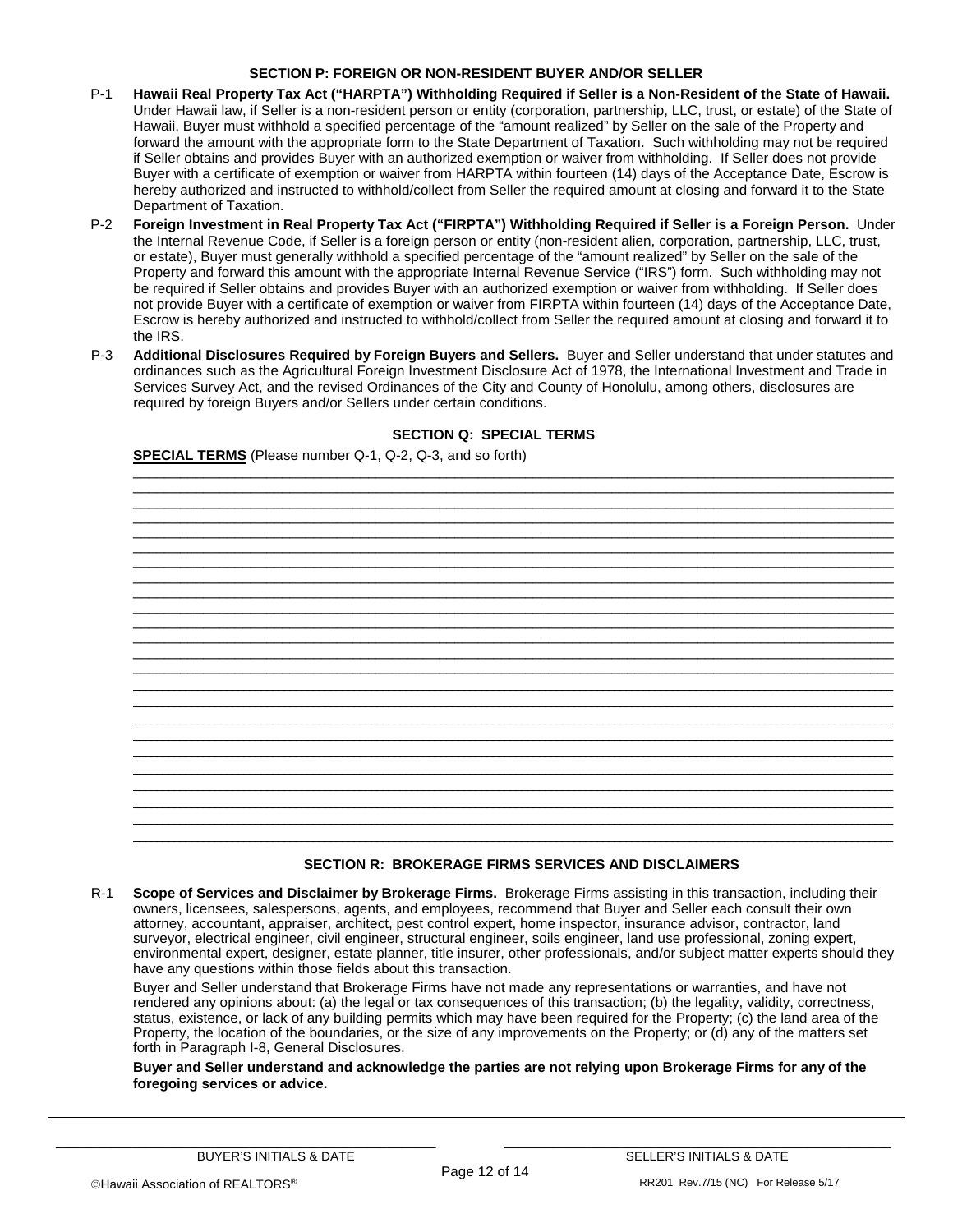- R-2 **Rental Property.** Buyer understands that Seller and Brokerage Firms are not offering to sell or selling the Property together with any existing or future rental pool or other rental arrangement. Seller and the Brokerage Firms make no representations or guarantees about future rents. Buyer understands that should Buyer rent the Property after closing, Buyer is assuming all risks relative to all of the foregoing. This sale includes real property only, and the intent is not to convey a security or investment security as defined by the U.S. Securities and Exchange Commission or other governmental agency.
- R-3 **Future Resale Value.** Seller and Brokerage Firms make no representations or guarantees about future resale values.<br>R-4 **Obligations.** Brokerage Firms shall not be held liable to either Buver or Seller for the failure
- R-4 **Obligations.** Brokerage Firms shall not be held liable to either Buyer or Seller for the failure of either Buyer or Seller to perform their obligations under this Purchase Contract.
- R-5 **Permission.** The parties grant Brokerage Firms permission to supply data to the Multiple Listing Service regarding the sales price, terms, and listing status of this transaction for use by other brokers and real estate professionals in making market studies, providing service to the public, and advising their clients.
- R-6 **Disclosure of Real Estate Licensing Status.** Hawaii law provides that the licensee shall not acquire, rent, lease, sell, or exchange an interest in or buy, rent, lease, sell, or exchange for one's self, any member of the licensee's immediate family or Brokerage Firm, or any entity in which the licensee has any ownership interest, property listed with the licensee, licensee's Brokerage Firm, or listed with any other Brokerage Firm or licensee without making the true position known in writing.

[ ] (a) **Disclosure.** The licensee(s) in this transaction disclose the following: \_\_\_\_\_\_\_\_\_\_\_\_\_\_\_\_\_\_\_\_\_\_\_\_\_\_\_\_\_

# \_\_\_\_\_\_\_\_\_\_\_\_\_\_\_\_\_\_\_\_\_\_\_\_\_\_\_\_\_\_\_\_\_\_\_\_\_\_\_\_\_\_\_\_\_\_\_\_\_\_\_\_\_\_\_\_\_\_\_\_\_\_\_\_\_\_\_\_\_\_\_\_\_\_\_\_\_\_\_\_\_\_\_\_\_\_\_\_\_\_\_\_\_\_ **SECTION S: GENERAL PROVISIONS**

\_\_\_\_\_\_\_\_\_\_\_\_\_\_\_\_\_\_\_\_\_\_\_\_\_\_\_\_\_\_\_\_\_\_\_\_\_\_\_\_\_\_\_\_\_\_\_\_\_\_\_\_\_\_\_\_\_\_\_\_\_\_\_\_\_\_\_\_\_\_\_\_\_\_\_\_\_\_\_\_\_\_\_\_\_\_\_\_\_\_\_\_\_\_

- S-1 **Acceptance Date.** As used in this Purchase Contract, the term "Acceptance Date" means the date on which this Purchase Contract becomes binding upon the parties.
- S-2 **Dates and Times**. As used in this Purchase Contract, the term "day" means a calendar day, and all dates and times are based on Hawaii Standard Time (UTC-10). Unless otherwise specified in writing in this Purchase Contract, contingencies and all other dates in this Purchase Contract shall expire at 11:59 PM HST on the day stated. Note: Hawaii does not observe Daylight Savings Time.
- S-3 **Time is of the Essence.** Except as otherwise provided in this Purchase Contract, time is of the essence in the performance by all parties of their respective obligations under this Purchase Contract.
- S-4 **Electronic (Digital or Fax) Signatures.** Electronically executed copies of this Purchase Contract and any related documents shall be fully binding and effective for all purposes, whether or not originally executed documents are transmitted to Escrow. Electronic signatures on documents will be treated the same as original signatures; however, each party agrees to promptly forward original executed documents (if any) to Escrow. The parties understand that conveyance, mortgage and other recordable documents must be executed, acknowledged, and delivered in original form and will not be acceptable if signed only electronically.
- S-5 **Counterparts.** This Purchase Contract and any addenda, amendments, and related documents may be executed in any number of counterparts and by different parties in separate counterparts, each of which when so signed shall be deemed to be an original, and all of which taken together shall constitute one and the same document, which shall be binding upon all of the parties, notwithstanding that all of the parties do not sign the original or the same counterpart.
- S-6 **Complete Agreement.** This Purchase Contract constitutes the entire agreement between Buyer and Seller and supersedes and cancels any and all prior negotiations, representations, warranties, understandings or agreements (both written and oral) of Buyer and Seller. No variation or amendment of this Purchase Contract shall be valid or enforceable unless it is in writing signed by both Buyer and Seller. All agreements and representations about the Property must be set forth in writing, and the parties agree that to be effective, any representation or warranty made by a Brokerage Firm or any party to this Purchase Contract must be set forth in writing in this Purchase Contract, or an amendment to this Purchase Contract, or in any required Disclosure Statement. Buyer and Seller shall each hold harmless and release the Brokerage Firms from any claims based upon any alleged representation which is not set forth in writing as stated in this paragraph.

# **Buyer agrees to buy the Property at the price and terms offered in this Purchase Contract and acknowledges receipt of a copy of this Purchase Contract.**

|  |  |  |  | State License No. ____________________ |  |
|--|--|--|--|----------------------------------------|--|
|  |  |  |  | State License No.                      |  |
|  |  |  |  |                                        |  |
|  |  |  |  |                                        |  |